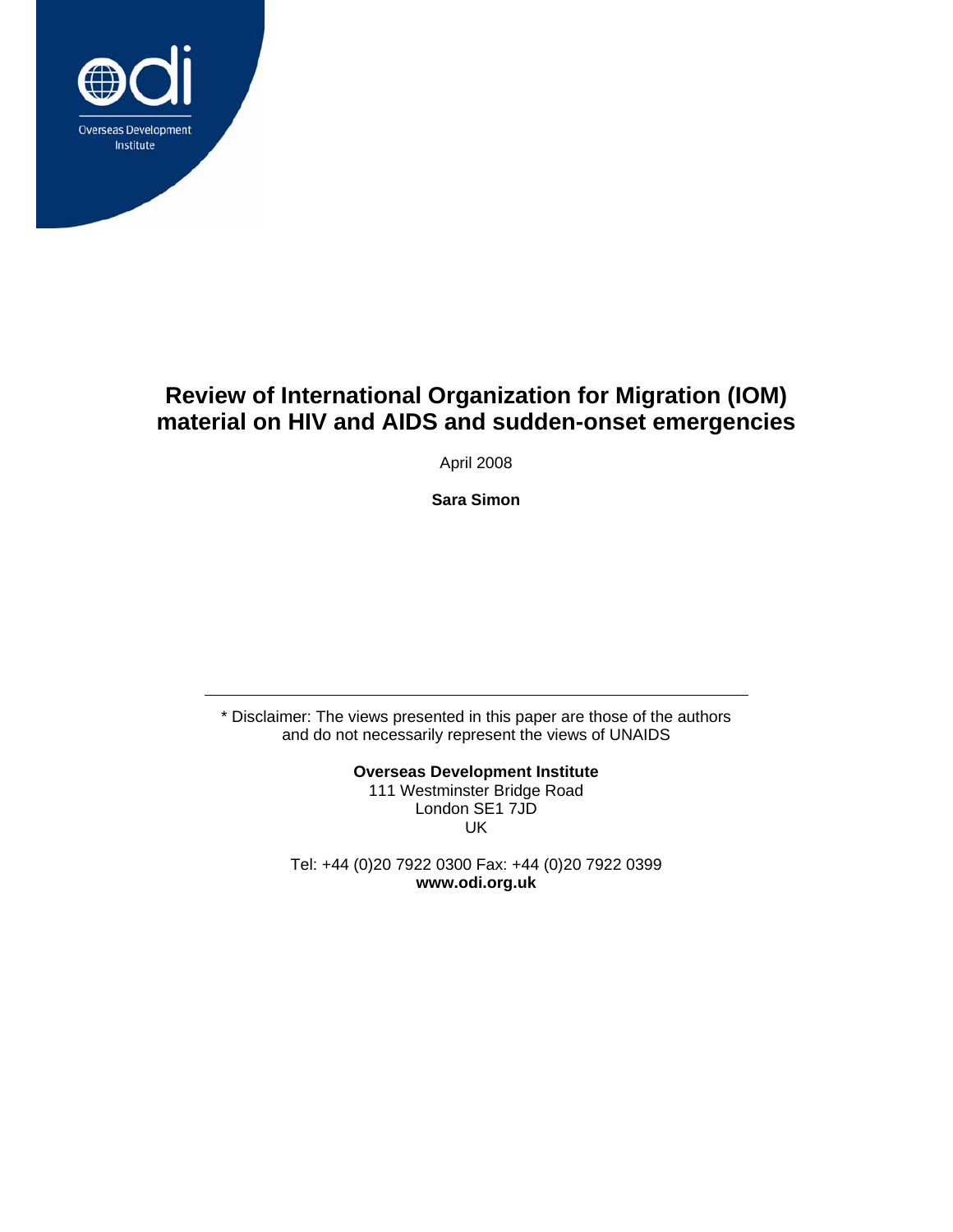# **Contents**

| 1.                              |  |
|---------------------------------|--|
| 1.1<br>12<br>1.3                |  |
| 2.                              |  |
| 2.1                             |  |
| 3.                              |  |
| 3.1<br>3.2<br>3.3<br>3.4<br>3.5 |  |
| 4.                              |  |
| 4.1<br>4.2<br>4.3               |  |
| 4.4<br>4.5<br>4.6               |  |
| 5.                              |  |
| 6                               |  |
| 7 <sub>1</sub>                  |  |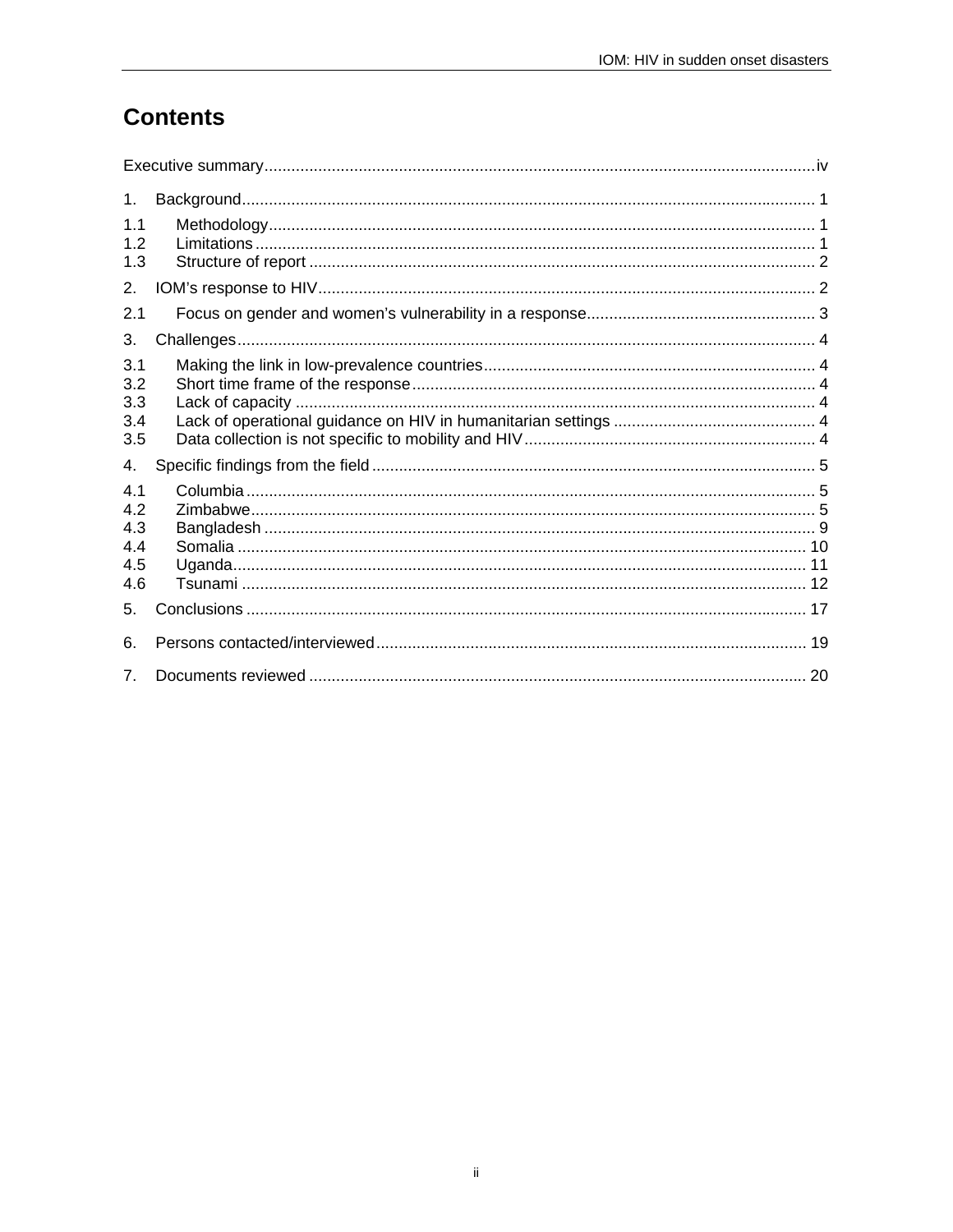# **List of Acronyms**

| <b>AIDS</b>      | Acquired Immune Deficiency Syndrome                                           |  |  |  |  |
|------------------|-------------------------------------------------------------------------------|--|--|--|--|
| ANP+             | The Asian Network of People Living with HIV/AIDS                              |  |  |  |  |
| <b>ART</b>       | Anti-retroviral therapy                                                       |  |  |  |  |
| <b>ARV</b>       | Anti-retroviral therapy, used inter-changeably with ART                       |  |  |  |  |
| <b>BCC</b>       | <b>Behavioral Change Communication</b>                                        |  |  |  |  |
| CAP              | <b>Consolidated Appeal Process</b>                                            |  |  |  |  |
| CBO              | <b>Community Based Organization</b>                                           |  |  |  |  |
| <b>CCCM</b>      | Camp Coordination and Camp Management                                         |  |  |  |  |
| <b>CERF</b>      | Central Emergency Response Fund The Central Emergency Response                |  |  |  |  |
|                  | Fund (CERF) is a stand-by fund established by the United Nations to           |  |  |  |  |
|                  | enable more timely and reliable humanitarian assistance to those              |  |  |  |  |
|                  | affected by natural disasters and armed conflicts.                            |  |  |  |  |
| Cluster approach | Humanitarian response system of the United Nations, designed to               |  |  |  |  |
|                  | ensure coordination among UN agencies, joint programming, information         |  |  |  |  |
|                  | sharing, knowledge sharing on technical and policy issues, joint              |  |  |  |  |
|                  | formulation of sectoral/thematic strategies, promote implementation           |  |  |  |  |
|                  | synergies by combining<br>support and common services.<br>See                 |  |  |  |  |
|                  | www.humanitarianreform.org                                                    |  |  |  |  |
| <b>DFID</b>      | UK Department for International Development                                   |  |  |  |  |
| <b>FARC</b>      |                                                                               |  |  |  |  |
|                  | Revolutionary Armed Forces of Colombia                                        |  |  |  |  |
| <b>FBO</b>       | Faith based organization                                                      |  |  |  |  |
| Flash Appeal     | A flash appeal is an emergency financial appeal, based on a rapid             |  |  |  |  |
|                  | assessment of programming needs. It is issued 2-4 days after an               |  |  |  |  |
|                  | emergency and for up to 3-6 months                                            |  |  |  |  |
| <b>GBV</b>       | Gender based violence                                                         |  |  |  |  |
| <b>GFATM</b>     | The Global Fund to fight AIDS, Tuberculosis and Malaria                       |  |  |  |  |
| GNP+             | The Global Network of People Living with HIV/AIDS                             |  |  |  |  |
| <b>HBC</b>       | Home based care                                                               |  |  |  |  |
| <b>HCT</b>       | HIV counseling and testing                                                    |  |  |  |  |
| <b>IFRC</b>      | International Federation of Red Cross and Red Crescent Societies              |  |  |  |  |
| <b>IASC</b>      | <b>Inter-Agency Standing Committee</b>                                        |  |  |  |  |
| <b>IDP</b>       | Internally displaced person                                                   |  |  |  |  |
| IDY              | Internally displace youth                                                     |  |  |  |  |
| <b>IEC</b>       | Information, Education and Communication                                      |  |  |  |  |
| <b>IOM</b>       | International Organizations for Migration                                     |  |  |  |  |
| <b>MSF</b>       | <b>Medecins Sans Frontieres</b>                                               |  |  |  |  |
| <b>MISP</b>      | Minimum Initial Services Package                                              |  |  |  |  |
| <b>NGO</b>       | Non-governmental organization                                                 |  |  |  |  |
| <b>OCHA</b>      | Office for the Coordination of Humanitarian Affairs                           |  |  |  |  |
| ODI              | Overseas Development Institute                                                |  |  |  |  |
| OM               | Operation Murambatsvina                                                       |  |  |  |  |
| <b>OVC</b>       | Orphans and other vulnerable children                                         |  |  |  |  |
| <b>PEP</b>       | Post exposure prophylaxis                                                     |  |  |  |  |
| <b>PMTCT</b>     | Prevention of mother to child transmission                                    |  |  |  |  |
| <b>PLHIV</b>     | Persons living with HIV (there is no differentiation with persons living with |  |  |  |  |
|                  | AIDS in this report, as the data was not disaggregated)                       |  |  |  |  |
| <b>SGBV</b>      | Sexual and gender based violence                                              |  |  |  |  |
| STI              | Sexually transmitted infection                                                |  |  |  |  |
| ТB               | Tuberculosis                                                                  |  |  |  |  |
| <b>UCC</b>       | <b>UNAIDS Country Coordinator</b>                                             |  |  |  |  |
| <b>UNAIDS</b>    | The United Nations Joint Programme on HIV/AIDS                                |  |  |  |  |
| <b>URCS</b>      | <b>Uganda Red Cross Society</b>                                               |  |  |  |  |
| <b>VCA</b>       | Vulnerability and capacity assessment                                         |  |  |  |  |
| <b>VCT</b>       | Voluntary counselling and testing                                             |  |  |  |  |
| <b>WFP</b>       | World Food Programme                                                          |  |  |  |  |
|                  |                                                                               |  |  |  |  |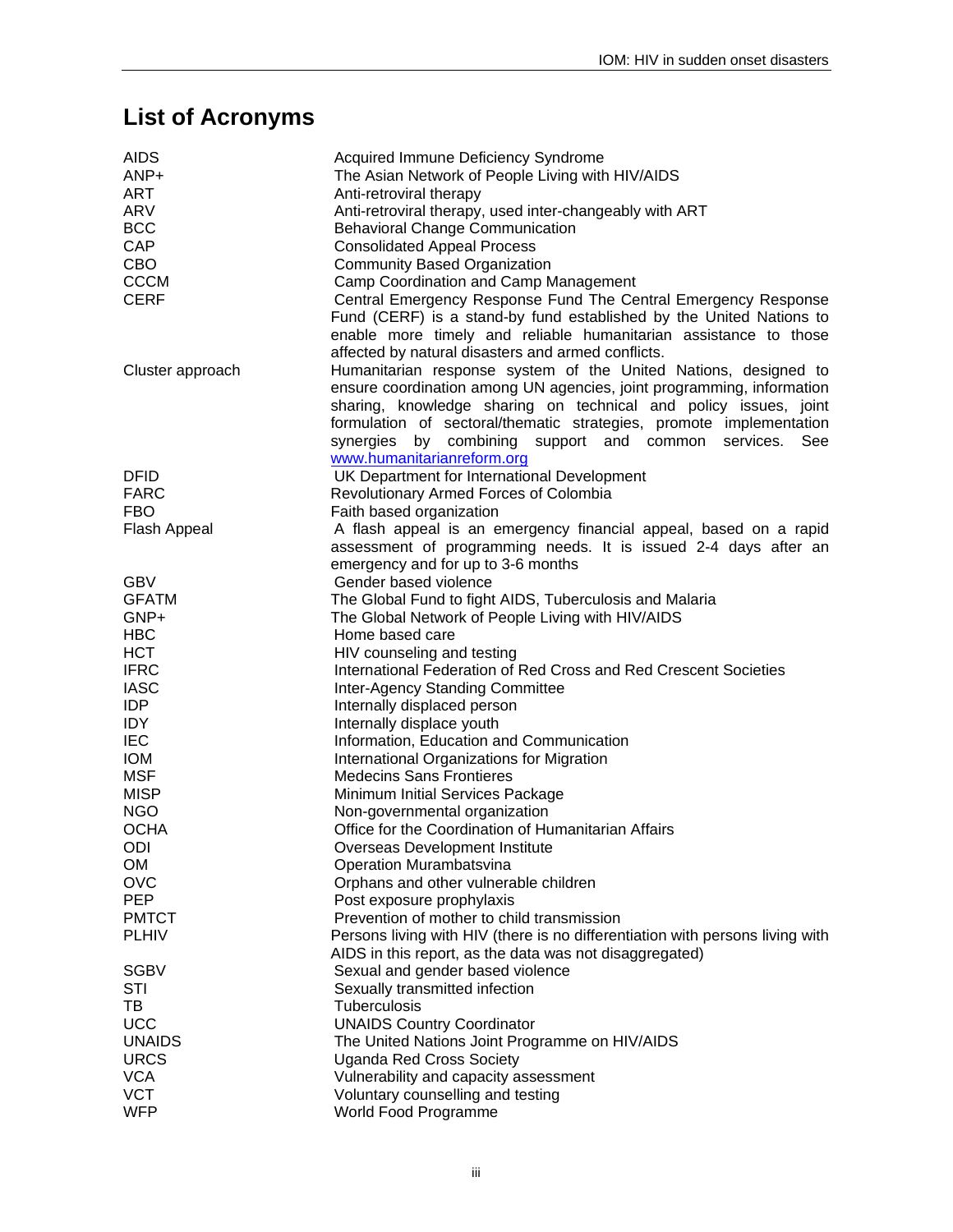## **Executive summary**

With the implementation of the cluster approach<sup>1</sup> in responding to emergencies, IOM is mandated to lead on Camp Coordination and Camp Management for natural disaster-induced IDPs. IOM has experience with HIV in other sectors, such as shelter, food distribution and water/sanitation, as well as in evaluations of resettlement and returns. The cluster approach is still incorporating the response to HIV, and IOM has been actively involved in training others on the Inter-Agency Standing Committee (IASC) Guidelines for HIV in Emergency Settings<sup>2</sup> in Zimbabwe.

The majority of IOM's data deals with migrants, be they internal, international, documented or forcibly migrating. IOM has carried out some studies on HIV vulnerability, specifically in Colombia with internally displaced youth and in Zimbabwe around Operation Murambatsvina. Both of these studies provide useful data on vulnerability factors, but they are not linked to natural disasters. In the case of the Colombia study, the conditions reflect a chronic situation of displacement due to continuing conflict. The majority of data came out of Zimbabwe and was not the result of a natural disaster. However, Operation Murambatsvina was a sudden onset displacement and provides insights into HIV vulnerabilities that are supported by assessments carried during the emergency response, which is rare.

IOM has carried out an in-depth study of the affects of the Tsunami on migrants. This study touches on vulnerabilities to both migration and HIV, and inferences based on the situation seem to support other information about the impact of the Tsunami. The IOM study draws out two new aspects in the research around HIV vulnerabilities: 1) migration as a compounding factor in vulnerability and as a livelihoods strategy; and 2) remittances and their support in sustaining livelihoods after a natural disaster. IOM research posits that remittances increase after a natural disaster. If this is the case, remittances may help households to cope with the shock and protect them from having to adopt behaviors that increase exposure to HIV, thereby reducing their vulnerability.

The data describing the impact of natural disasters on HIV was missing in most interviews or not found in the documentation passed onto the researcher. However, IOM has been involved in the collection of baseline data for future impact assessments and research. In Uganda, IOM participated in DFID<sup>3</sup>-funded data collection on HIV in IDP camps in the north and eastern part of the country. In Somalia, IOM is carrying out "hot-spot mapping" in which they have collected data on risk behaviours among sex workers and their clients and PLHIV.

The only study found via IOM that directly relates natural disaster to increased HIV vulnerability was carried out in India by Oxfam and Swasti<sup>4</sup>. This study concluded that in 29 of 30 Indian coast communities surveyed already vulnerable to HIV, vulnerability had increased in at least two-thirds of the communities due to the Tsunami. The key factor noted in this increase was shelter design. The close physical proximity, as well as the lack of privacy for sexual relations between married couples (leading to the trend of seeking sex outside the couple) were both mentioned as having a high impact on vulnerability increase. Another finding was that the cash given out as part of the response was sufficient enough that several persons did not need to seek work, and were left with

 1 Humanitarian response system of the United Nations, designed to ensure coordination among UN agencies, joint programming, information sharing, knowledge sharing on technical and policy issues, joint formulation of sectoral/thematic strategies, promote implementation synergies by combining support and common services. See www.humanitarianreform.org<br><sup>2</sup> The Jater Agency, Stendin

The Inter-Agency Standing Committee (IASC) was established in June 1992 in response to General Assembly Resolution 46/182 that called for strengthened coordination of humanitarian assistance. The guidelines can be found at: http://www.aidsandemergencies.org/resources.html.<br>3 LIK Department for International Development

UK Department for International Development

<sup>&</sup>lt;sup>4</sup> Swast is an Indian non-profit A health resource centre that seeks to improve health outcomes, working with

communities and development partners through action research, consulting services and knowledge management, see www.swasti.org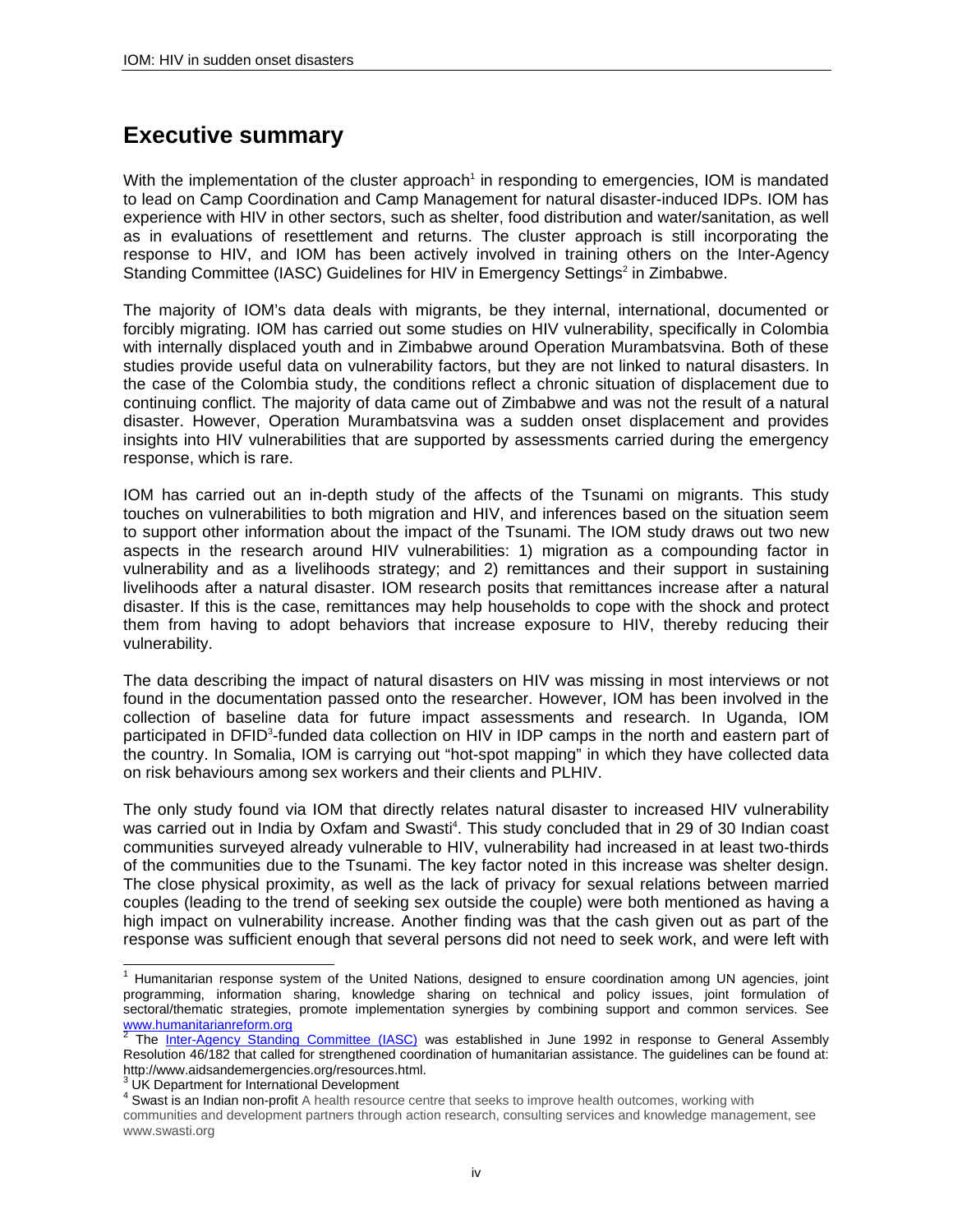extra money and free time, which resulted in increased drinking and engagement in commercial sex. Finally, local elders governing social norms were found to limit sexual behaviour and thereby reduce vulnerability in places where they remained intact with their community. Hence, the implications for shelter design to develop in such a way as to keep social structures as they were before the disaster, in hopes of maintaining some semblance of 'normal' social order.

Perhaps more striking than in other data, the studies collected via IOM show the additional burden of being a "hidden" migrant. The cases of Zimbabwean migrants in South Africa and the complete loss of identity of many after the Tsunami drive home the additional vulnerability of being 'paperless.' The studies recount the disruption of access to land, shelter, and essential services that follows, not to mention the added vulnerability to trafficking, and sexual exploitation that has clearly followed in the case of Zimbabweans.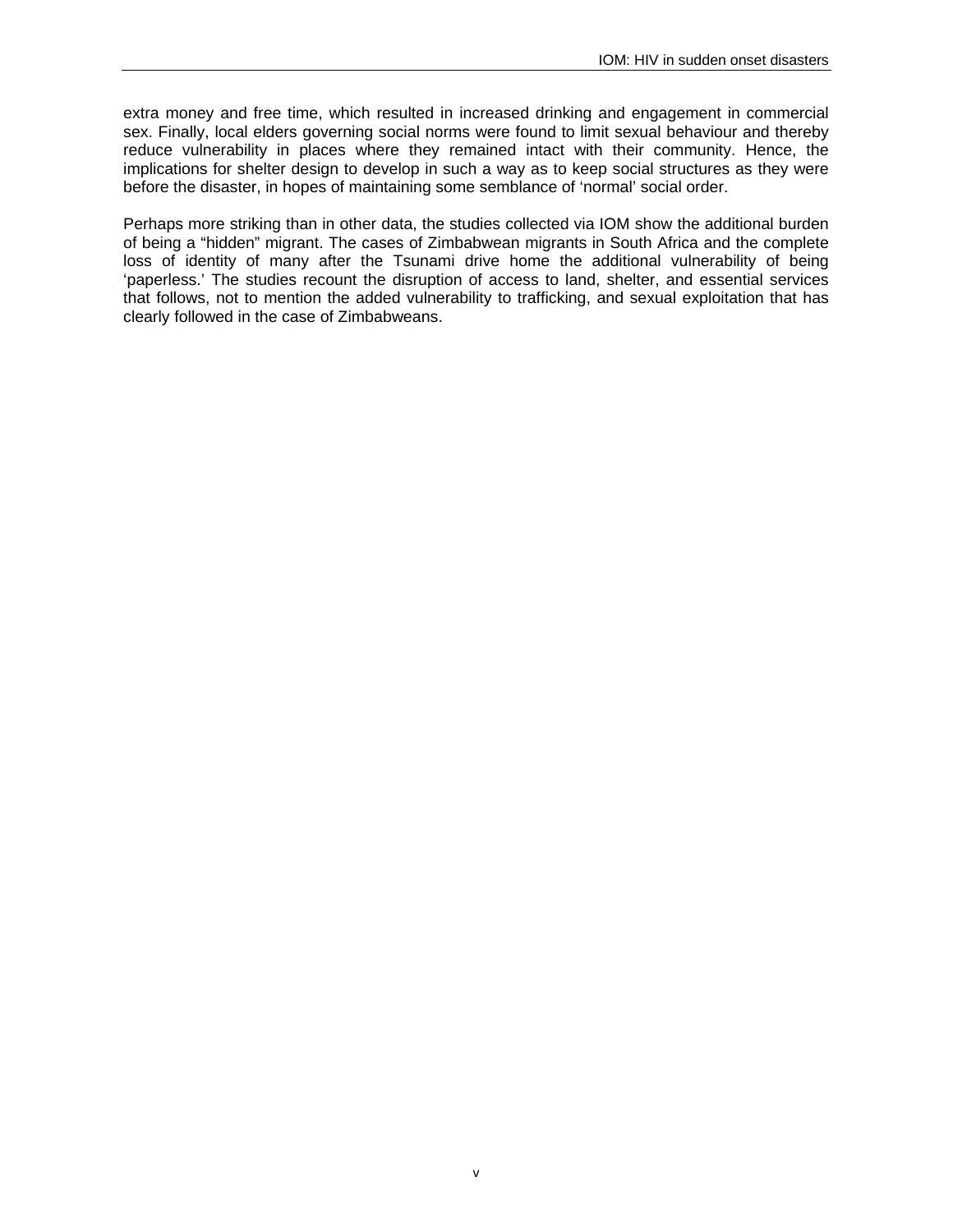## **1. Background**

The Overseas Development Institute (ODI), in partnership with the World Food Programme (WFP) and supported by The United Nations Joint Programme on HIV/AIDS (UNAIDS), is in the process of carrying out a study on HIV and emergencies, which aims to collect and analyse information on different types of emergencies and their specific impact on the epidemic and HIV/AIDS-related services.

The first phase, which has now been completed, involved a literature review and had 3 interrelated aims: 1) to review existing literature on HIV and emergencies; 2) to develop a conceptual framework for thinking about HIV in emergencies situations; and 3) to identify gaps in the literature in preparation for the country case studies. The second phase, which is still ongoing, involves 5 country case studies focusing on different kinds of emergencies including sudden-onset natural disasters, slow-onset natural disaster and conflict/post-conflict. Selected countries include: Haiti, Sri-Lanka, Mozambique, Central African Republic and Kenya.

At a consultation meeting following phase one, the impact of sudden-onset disasters on PLHIV and HIV-related services was identified as a significant gap in existing knowledge of HIV and AIDS in emergencies. The aim of this review is to try to fill this gap by reviewing and documenting the existing evidence, literature and knowledge of two of the leading organisations in the field: IFRC and IOM. The overall goal is to contribute to the broader ODI study, and to the development of a conceptual framework for understanding and responding to HIV and AIDS in emergencies.

### **1.1 Methodology**

The research was assisted by a focal point in the organization, Islene Araujo, via whom initial inquiries and requests for information were made. The majority of IOM staff involved were outside Geneva, so email and telephone inquiries were the main sources of information. Background data and relevant reports, evaluations, and findings were passed to the researcher or obtained from the IOM website. A complete list of reports shared and reviewed can be found at the end of this report. The researcher also reviewed the literature review and some of the draft country reports in order to obtain further insights into the gaps in information, the focus of the country case studies as well as findings from the case studies.

### **1.2 Limitations**

The data and discussions were limited to a short time frame, and it is clear that more data may emerge over time that needs to be included. The information we are seeking is quite specific, and making the links between relevant data and HIV requires either specific prompting or more knowledge of HIV than lies with someone tasked with focusing on disasters/emergency relief/other functions. In conclusion, more information may exist that can shed light on the impacts of natural disasters on HIV, but it is dependent on finding staff that can make the specific connection and recall a report that contains the data. Those staff persons may not have been reached in this short study.

An "evaluation" mindset may have limited the responses of those interviewed. The natural reaction of the respondents was to defend the actions that IOM took in a given response. Although the researcher tried to make very clear that this inquiry is a search for background information and evidence and not an institutional evaluation, there was a natural tendency to assume that the researcher was looking to evaluate the response of the IOM. This led quite often to the reaction that "we should do more, we know HIV is important." The quest for data required moving beyond this mindset, which was sometimes difficult.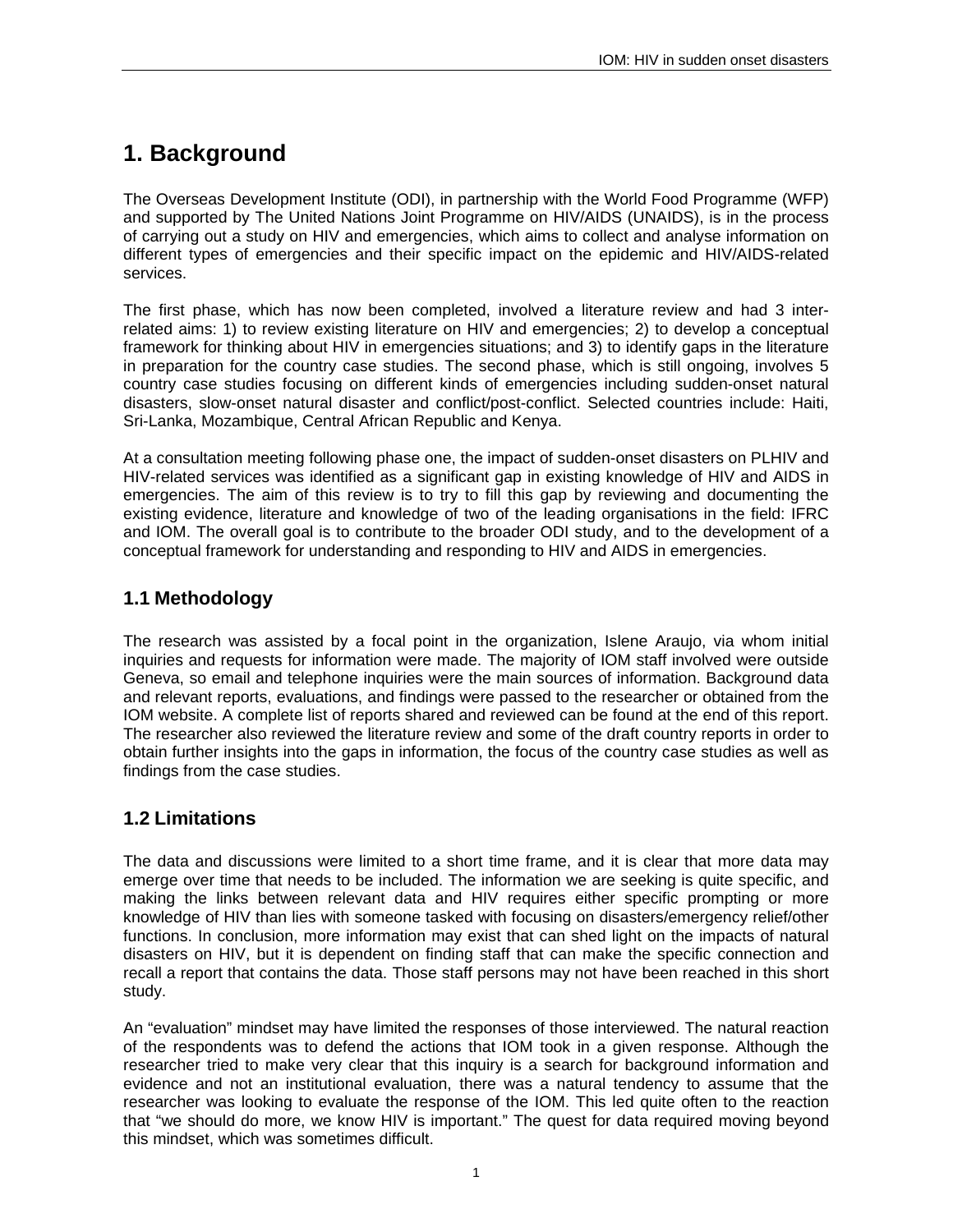In cases where the search for information was clear, the researcher was often directed to nongovernmental organizations (NGOs), Office for the Coordination of Humanitarian Affairs (OCHA) or UNAIDS for more information, with respondents noting that IOM is not collecting this information. In cases where additional information from other sources was immediately supplied, it has been included. However, enlarging the scope of the research to carry out the same methodology within OCHA or other organizations is beyond the scope of this work. It may be worthwhile, however, to carry out the same methodology focused on OCHA and a couple of key international NGOs at a later stage.

In the case of the information from the Bangladeshi NGO (section 4.3), language barriers limited the interpretation of information as well as the fact that no accompanying report to the presentation exist.<sup>5</sup> This presentation reflects preliminary findings, and the interpretation here has been crosschecked with IOM personnel in Bangladesh.

As noted above, the quantity and quality of the research did not allow for drawing conclusive statements. Therefore, the impressions and assessments are presented and summarized separately, noting different themes. More research and in-depth interviews are needed to authoritatively make statements on HIV vulnerability changes in the sudden onset disasters discussed here.

### **1.3 Structure of report**

This summary report is divided into five sections. Following this first section, the second section summarizes information learned about IOM's response to HIV, based on the information obtained during this research. This is a short narrative reflecting IOM interviews in regards to HIV response; it aims to give an overview of how the IOM treats HIV in an emergency. The third section discusses the challenges IOM has faced in including HIV in disaster response. Finally, the fourth section examines research specific to HIV in a sudden onset disaster. This section is guided by available findings; therefore it summarizes the specific reports or assessments by country. There is such disparate information that drawing general conclusions is a stretch; hence, the research information is summarized by country information found, and general themes are noted in the concluding remarks.<sup>6</sup>

## **2. IOM's response to HIV**

This section is a general discussion of IOM's experience with HIV. It is based on interviews, with the main informant being the point of contact at IOM. It touches on anecdotal responses, which are unfortunately not detailed with quantitative information in this research.

While IOM is mandated to work in natural disasters, its involvement in HIV varies depending on the context, the capacity of staff available and the evolution of the cluster approach<sup>7</sup>. IOM comes in at the request of the government, and works within the UN country team. While there are standard IOM operating procedures in a natural disaster, they do not include HIV.

Before the implementation of the cluster approach, IOM was involved in various sectors, including shelter, food distribution, water/ sanitation and HIV as well as evaluations on resettlement and

 5 AVAS, Effects of SIDOR/Sidr on sex workers in Bangladesh, shared via IOM.

<sup>&</sup>lt;sup>6</sup> Please see the synthesis report for general themes based on both IFRC and IOM research findings.

<sup>&</sup>lt;sup>7</sup> Humanitarian response system of the United Nations, designed to ensure coordination among UN agencies, joint programming, information sharing, knowledge sharing on technical and policy issues, joint formulation of sectoral/thematic strategies, promote implementation synergies by combining support and common services. See www.humanitarianreform.org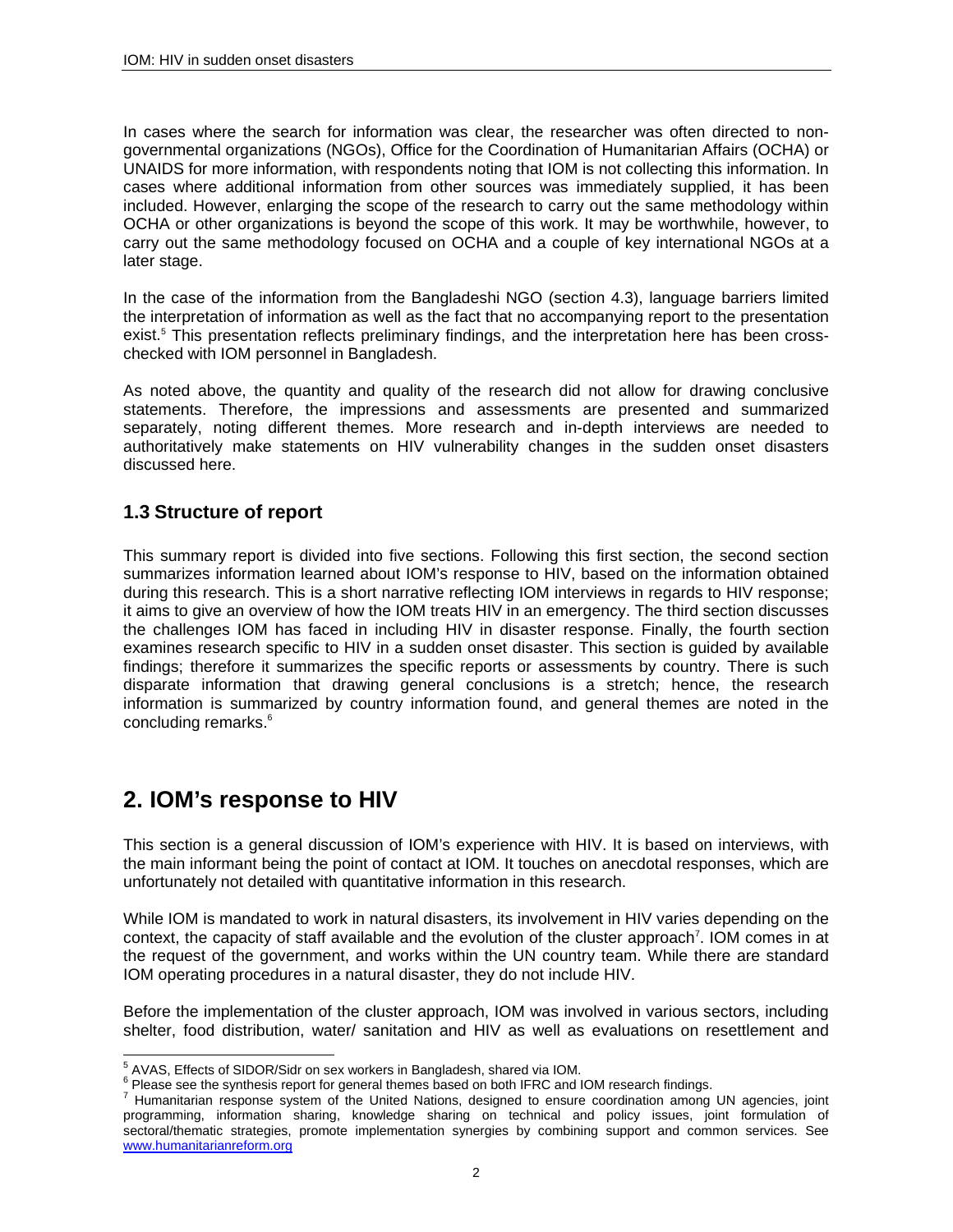return. IOM would work to include HIV in its activities, for example, before trucks unload food, drama groups would perform with HIV awareness messages and condoms would be distributed. IOM also implemented voluntary counselling and testing (VCT) in Internally Displaced Person (IDP) camps, and supported home based care (HBC) programs and targeted food distributions.

Within the cluster approach, IOM is responsible for Camp Coordination and Camp Management (CCCM) in cases of natural disaster-induced IDPs. While IOM still provides help in other areas as needed in a given response, e.g. shelter and water/sanitation, or food distribution (if WFP is not present), its mandate is now CCCM.

While there is some bilateral funding for IOM, the majority of funding comes through joint appeals, such as Flash Appeals<sup>8</sup>, the Central Emergency Response Fund (CERF)<sup>9</sup> and Consolidated Appeals Process  $(CAP)^{10}$ . Whether or not HIV will be mainstreamed depends on the capacity and integration of all the clusters, not just CCCM. These appeals are open to all IASC members and include multi-sectoral programming. It is not always clear, however, who should lead on programming for HIV. Joint funding can put organizations in competition for HIV funding.<sup>11</sup> As well, funds allotted to HIV are oftentimes difficult to itemize in a given appeal.

IOM has incorporated HIV into its responses in countries such as Angola, Colombia, and Zimbabwe. Colombia and Zimbabwe will be discussed below. Thus, for instance, IOM managed the return of thousands of Angolans without refugee status from Zambia to Angola. IOM's strategy during the repatriation of Angolans from Zambia and Democratic Republic of Congo was to empower the returnees so they are not seen as carriers of HIV infection. This was done via the creation of peer educators, trained in prevention. This ongoing approach is cited as a success, helping to reduce stigma and discrimination against migrants and returnees, and strengthening coping mechanisms.

### **2.1 Focus on gender and women's vulnerability in a response**

During an emergency response in high prevalence countries, e.g. Zimbabwe, a key focus for IOM is to empower women, with the goal of achieving equity in accessing assistance. In many countries, including in Asia, the Middle East (Iraq), and Africa, cultural barriers reportedly keep women out of trainings, income generating projects, as well as off food distribution lists. In places where women are 'hidden' and men control access to information, as well as participation in activities outside the home, it becomes a challenge to include women. One example is the cultural tradition in many parts of Africa of dowry payments by the man's family for the bride. A girl's family can therefore generate income by pushing a child into early marriage or marriage during difficult times. The fact that the child can then be returned to the family encourages a form of prostitution of girls. A man can temporarily "buy" a wife and then send her home. This can make makes young women more vulnerable to HIV exposure, as they come under the sexual control of their husband, who may only keep them temporarily. As well, a family may be in greater financial need of a dowry during times of crisis thus "selling" off more girls during these periods.

l

 $8$  A flash appeal is an emergency financial appeal, based on a rapid assessment of programming needs. It is issued 2-4 days after an emergency and for up to 3-6 months

<sup>9</sup> The Central Emergency Response Fund (CERF) is a stand-by fund established by the United Nations to enable more timely and reliable humanitarian assistance to those affected by natural disasters and armed conflicts.

The consolidated appeal is an inclusive funding mechanism for a programming cycle for a given country. It is the main tool of the humanitarian community for coordination, strategic planning and programming. It is prepared in consultation with the state concerned and issued 3-6 months of an emergency and annually if needed.

<sup>111</sup> This is structurally true, but one case of competition of funding was mentioned in an interview.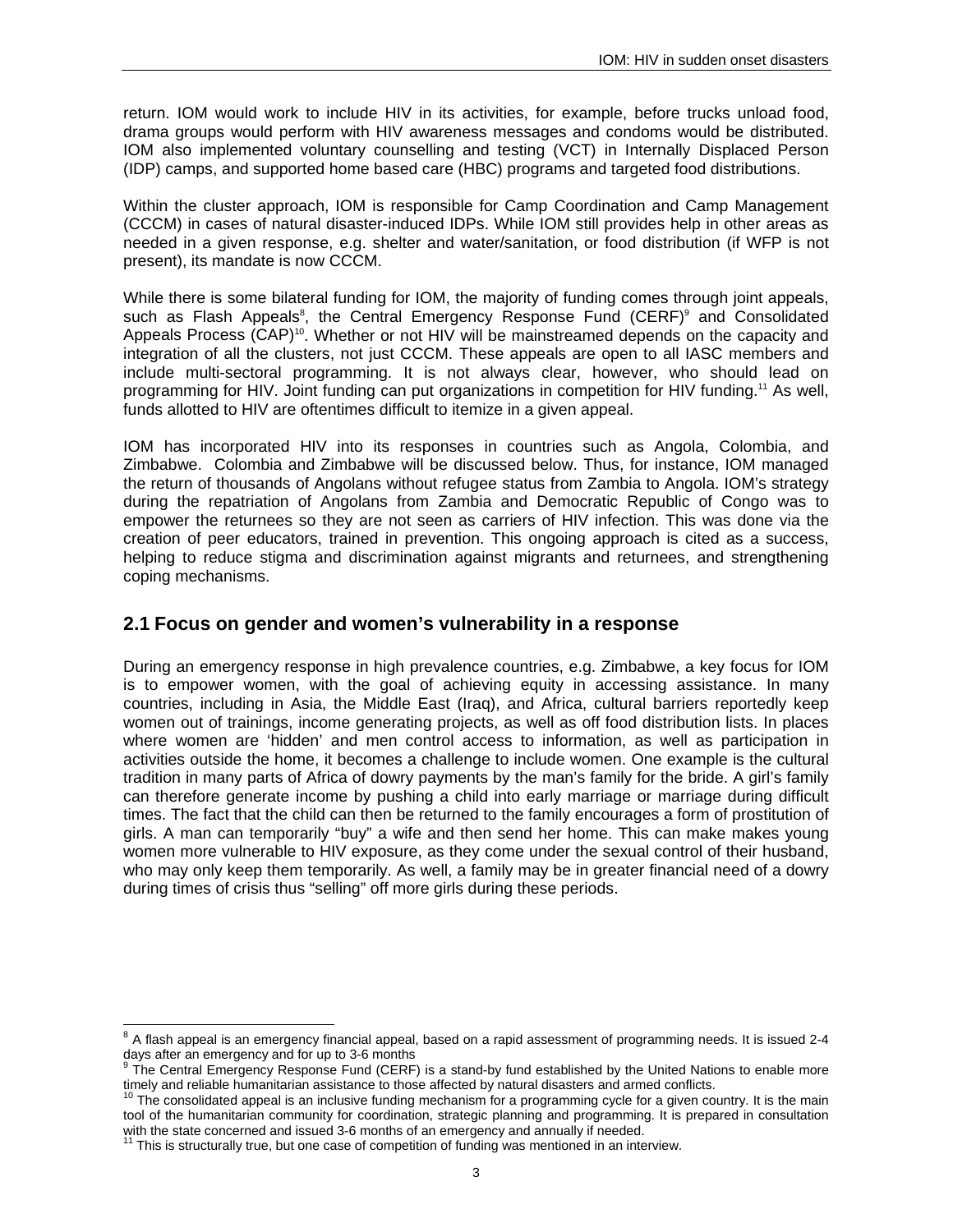# **3. Challenges**

This section explores briefly some of the challenges faced by IOM in including HIV in their disaster response.

### **3.1 Making the link in low-prevalence countries**

In high prevalence countries, clearly persons living with HIV (PLHIV) are more numerous and more visible and similarly their needs are more urgent. In low prevalence countries, PLHIV are normally grouped in with other vulnerable groups, and not singled out for special treatment. For example, in Peru, safe blood supply was recognized as important for HIV, but HIV was not linked at all to issues of overcrowding, sexual and gender based violence (SGBV), and sex workers.

### **3.2 Short time frame of the response**

The time frame of a natural disaster and the capacity of the responders also determine which interventions are possible. As a disaster strikes and ends suddenly, the time frame of the emergency intervention is relatively short. The humanitarian community responds with short, limited actions to undertake life-saving interventions. Thus, programs are only planned for the immediate intervention, not for more comprehensive approaches or health interventions that require a longer presence. According to one respondent, STIs are not addressed immediately, unless they are very serious. Only very obvious opportunistic infections [such as tuberculosis (TB)) are treated in the immediate.

### **3.3 Lack of capacity**

Addressing Iraqi refugees in Syria and Jordan and Lebanon is one of IOM's largest operations. Yet, HIV is not included in any response due to lack of capacity. Clearly, these are also countries in which HIV prevalence rates are low, so even in 'normal' times they may not be a priority concern. IOM also played a large role in Peru after the earthquake, yet HIV was not included in the response due to the lack of IOM health staff in Peru and again, also possibly because of low prevalence rates and not recognising that HIV preparedness and action is needed.

### **3.4 Lack of operational guidance on HIV in humanitarian settings**

HIV guidance for humanitarian settings is in the preliminary stages, with direction for integrating HIV into the cluster approach still under development. The IASC Guidelines for HIV in Emergency Settings are currently being updated. There is also no roll out strategy for training IOM staff. In the case of the earthquake response in Peru, a lack of funding to roll out training on the IASC Guidelines was cited as one of the reasons that HIV was not included in the response.

### **3.5 Data collection is not specific to mobility and HIV**

In the case of mobility and migration in relation to the increased risk to HIV, behavioural data does not tell all. Is the migration flow due to conflict or natural disaster? Is the migrant residing permanently in a host country or only for a limited period? There has been no profiling of migration routes in relation to HIV vulnerability. A suggestion was put forward to map a route, say of Asian migrant workers in Eastern Europe, and their vulnerabilities, such as sex and drug use along the migratory route. This kind of data would help to determine underlying vulnerability and perhaps enable the disaggregation of 'underlying' versus 'sudden onset' vulnerability.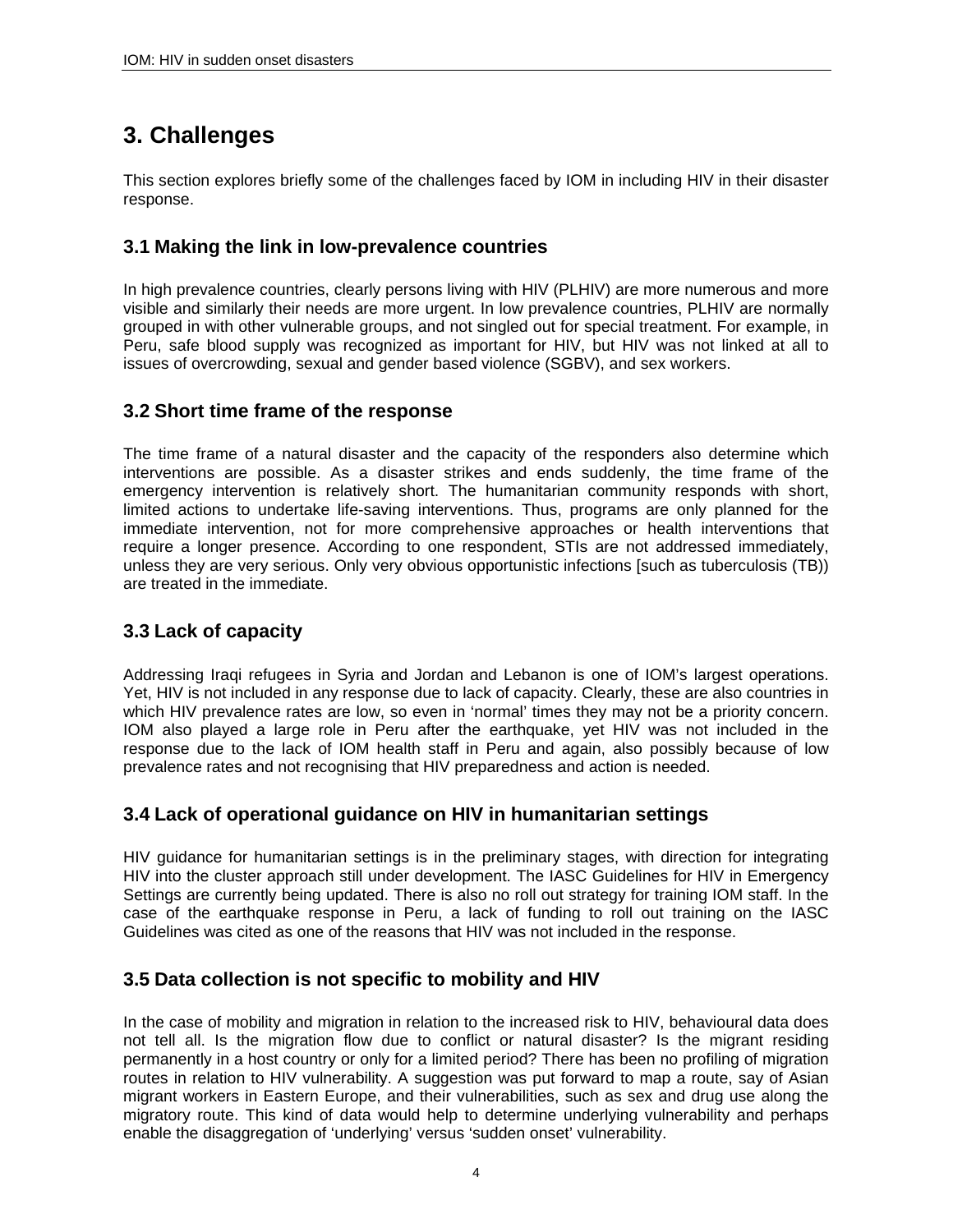# **4. Specific findings from the field**

This section summarizes the key relevant conclusions from specific case studies, assessments or reports on HIV vulnerabilities after a disaster. Because the material was so limited, each study is presented separately here and general conclusions drawn in section 5.

### **4.1 Columbia**<sup>12</sup>

In Colombia, IOM is involved in a program to address prevention issues of internally displaced youth (IDYs). In a report carried out last year by UNFPA, issues of HIV prevention among displaced youth in Colombia were analyzed. There are several findings relevant for HIV.

### Higher sexual activity and lower levels of HIV knowledge

The analysis of displaced youth as a vulnerable group shows potential HIV vulnerability, with higher pregnancy rates among displaced women and an assumed rise in gender and sexual based violence.<sup>13</sup> Knowledge of HIV among this vulnerable group is low, as a "Profamilia<sup>14</sup> survey of 2000 found that adolescents displaced by armed conflict had the lowest level of knowledge of HIV, Acquired immune deficiency syndrome (AIDS), and sexually transmitted infections (STIs). The survey found that STIs among displaced populations were as common as respiratory illnesses and diarrhoea; yet only 28% of women were able to identify any symptoms of an STI."15

### High level of stigma

Stigma and discrimination remain critical issues, as noted in the same study: "There are severe stigmatization and human rights abuses by armed groups against people perceived or known to be HIV-positive. NGOs permanently report that FARC (Revolutionary Armed Forces of Colombia) and paramilitary groups undertake "social cleansing" operations, killing people testing positive, known homosexuals, or commercial sex workers."

The report makes the case for prevention services to address the higher vulnerability of this group, but does not link specifically to a natural disaster. Rather, the backdrop is the ongoing conflict in Colombia. One can infer, however, that IDYs would only be more vulnerable in the case of sudden onset disasters, which would further disrupt already precarious living situations.

### **4.2 Zimbabwe**

Although the data on Zimbabwe is linked to political strife more than natural disasters, Operation Murambatsvina was a sudden onset displacement. More importantly for this work, it has been assessed in terms of impact on those living with HIV by IOM. Because of high HIV prevalence rates in Zimbabwe, the vulnerability of the chronically ill has been documented.

IOM led the emergency response in Zimbabwe, responding to the needs of IDPs. There, IOM began mainstreaming HIV into emergencies. It was one of the first regions where the IASC Guidelines on HIV in Emergency Settings were introduced, and evaluations regarding the emergency and HIV have been carried out. One interviewee was involved in leading the response, and recounted her impressions. Persons living with HIV were already affected by hunger, unemployment, and lack of access to health care; they were singled out because of increased

l 12 Evidence in this section is based on a case study carried out by UNFPA, *Light at the End of the Tunnel: HIV*  prevention for Colombia's Internally Displaced Youth, with Margaret Snager centre International, 2007, passed via IOM.<br><sup>13</sup> The report cites extraordinary violence against women due to armed conflict and abuse. While recog

cases go unreported, the research references surveys carried out with displaced women, p. 10.

<sup>&</sup>lt;sup>14</sup> Profamilia is an association promoting sexual and reproductive health services, see http://www.profamiliapr.org.<br><sup>15</sup> UNFPA, *Light at the End of the Tunnel*, p. 11.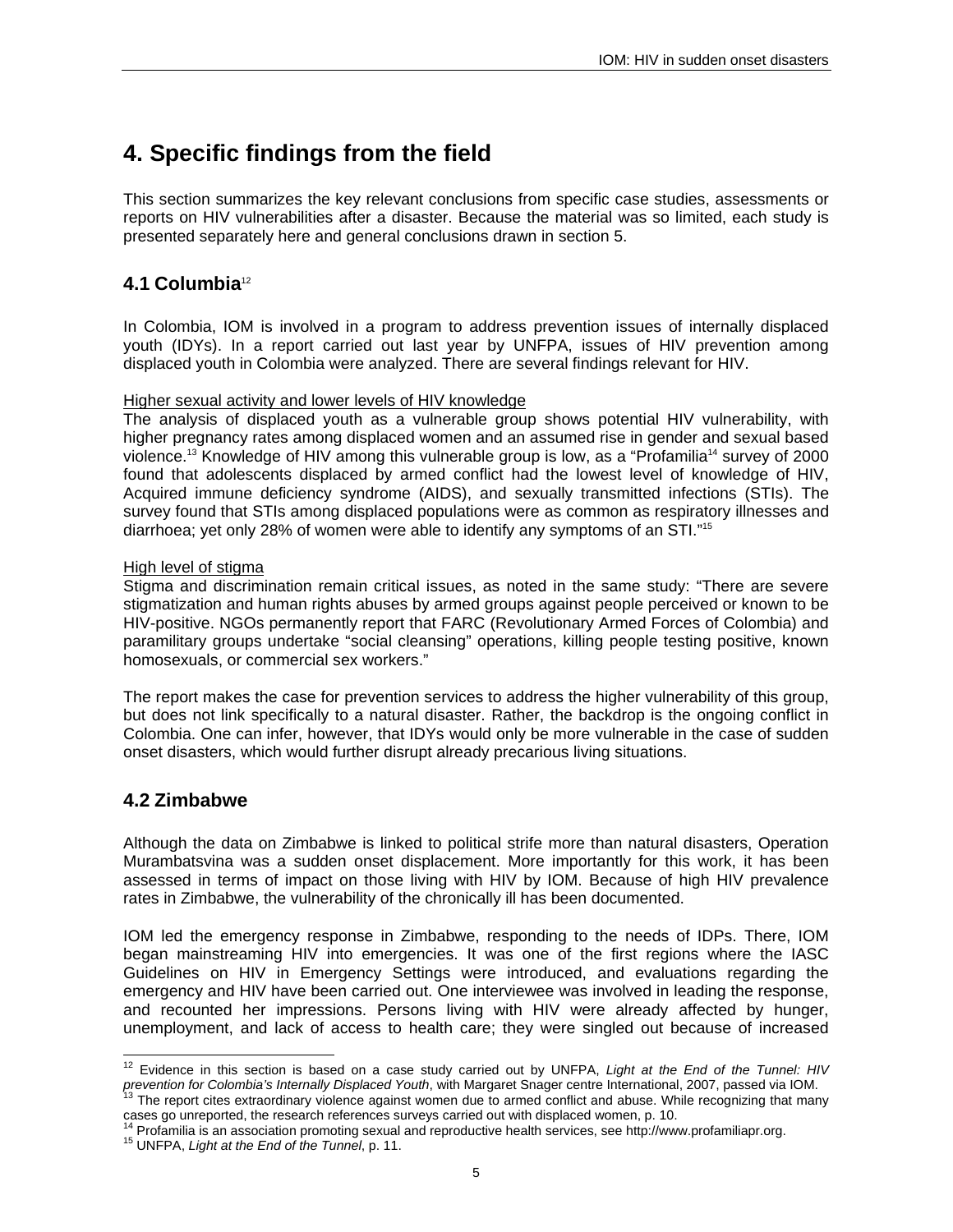vulnerability. In some cases, the bed bound had their homes destroyed, therefore the response was an immediate life saving intervention. In their response, IOM was actively trying to identify PLHIV. During registration of the displaced, they were looking for the chronically ill (house bound, bed bounds, someone left behind) and orphans, or people living on the streets or without shelter starting to get sick (e.g. diarrhoea or vomiting). IOM made an agreement with clinics and discussed with others agencies what services could be offered, such as medicines and transport. The organizations present quickly determined which services were available amongst their own organizations and worked together in an informal network to meet needs to providers.

The main findings from the IOM research in Zimbabwe are summarized here<sup>16</sup>:

### Home based care

During Operation Murambatsvina (OM), home based care (HBC) was disrupted. An assessment of home based care was carried out using two structured questionnaires, designed by UNCEF, UNAIDS and IOM. One was for HBC providers and the second was for IOM partners who assisted chronically ill and OVCs during OM. The exercise took place during the crisis (July 2005) and the results are based on twenty-nine sites surveyed, and 38 returned questionnaires. The results showed a **drastic decrease (77%) in the number of chronically ill assisted**, most likely due to displacement. Of the displaced HBC clients, the majority had moved in with extended family. Others moved back to the rural homestead, or into churches, warehouses or other temporary shelters. Smaller numbers were reportedly in transit camps or sleeping out in the open.

Of disrupted HBC activities, **home visits were the most affected**, with 82% of providers noting an inability to carry out such visits. The two main reasons cited for HBC disruptions were client displacement (86% cited this), and then volunteer displacement (82%).

### ARV

l

During Operation Murambatsvina, antiretroviral treatment was not greatly disrupted. "Only 12.46% of those who were once on treatment were no longer receiving treatment." And "out of 658 registered as having had treatment, 74 were no longer on treatment."<sup>17</sup> The most common reason for treatment termination cited was transport (46% no longer had transport). The second most common reason was displacement (13.5%). Here treatment includes anti-retroviral treatment, TB treatment or opportunistic infection treatment and no differentiation was made amongst the different types; unfortunately, information disaggregated by type of treatment was not available in the report.

More recently, however, in a 2007 report on the state of Zimbabwean displaced in South Africa, it was implied that access to ARVs has been disrupted: "The Department of Health has recently instituted a directive that Antiretroviral Treatment for HIV and AIDS should be made available to refugees and asylum seekers irrespective of whether they hold documents; however, the Department has made no effort to facilitate the recruitment of qualified Zimbabwean medical personnel who are already in the country, in spite of a dire shortage of skills in this area".<sup>18</sup>

"As noted above, there are currently no dedicated humanitarian services for Zimbabweans, access to mainstream housing, health care and emergency welfare services (such as the Social Relief of Distress grant) is limited, and non-governmental humanitarian responses are insufficient. Implications of a lack of humanitarian assistance include: Public health dangers associated with

<sup>&</sup>lt;sup>16</sup> These findings are a summary of key reports passed to the researcher on Zimbabwe, including: IOM, Assessment of Operation Murambatsvina: Impact on HBC support, chronically ill, OVCs, gender violence and family structures, November 2005.; IOM, Final report to DFID: Urban displacements from Zimbabwe: Responses to HIV Vulnerability and Gender-Based Violence, 2006; Briefing note: Addressing HIV Vulnerability and Service Needs of Zimbabwean Migrant Populations in Southern Africa, 27 February 2008; Osman, M., Mainstreaming HIV/AIDS with Humanitarian Assistance for Internally Displaced Populations: Lessons from Zimbabwe 2005-2006, June 2006.<br><sup>17</sup> IOM, Assessment of OM, p. 11.

 $18$  Report on state of Zimbabwe migrants in South Africa, p 12.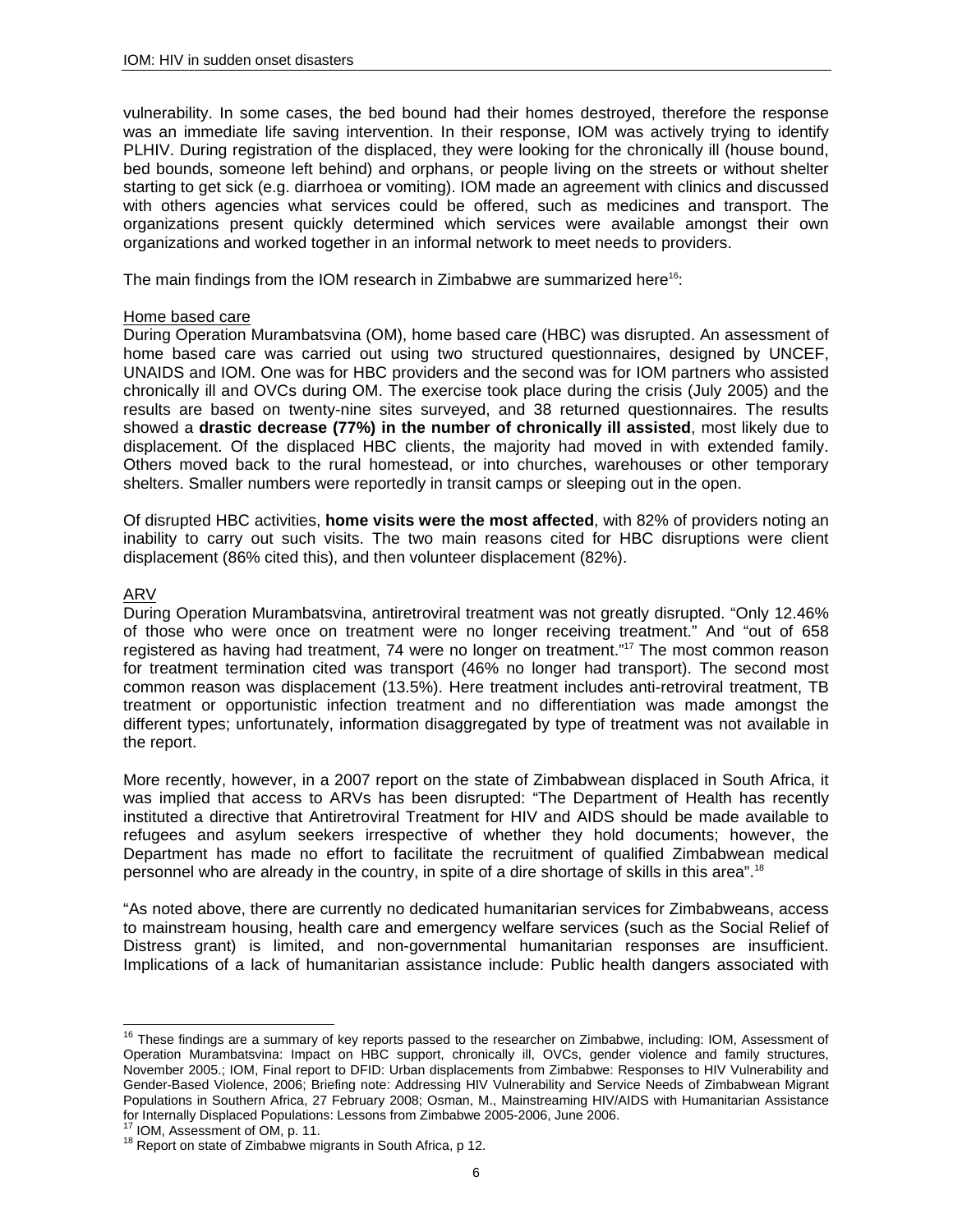people with communicable diseases not being able to access medication, and the development of resistant strains of diseases such as TB and HIV due to interrupted treatment".19

### Increase in unaccompanied children

After Operation Murambatsvina, the overall number of orphans and vulnerable children (OVCs) being assisted slightly decreased, presumably due to the difficulty of reaching them after the mass displacements. But generally, even in 'normal' circumstances, displacement of orphans and vulnerable children is widespread. There are many unaccompanied children in Limpopo, moving to earn money. According to a Save the Children UK report on unaccompanied minors who have travelled to South Africa, one of the reasons that children migrate alone is because they are orphaned due to AIDS, especially children from Zimbabwe and Mozambique.<sup>20</sup>

### Increased vulnerability of women and girls

During Operation Murambatsvina, reports of sexual abuse emerged from the IOM survey.<sup>21</sup>Of 36 reported abuse cases, 35 were by women, and 31 were sexual. The reasons given included: girls/women sleeping in the open due to lack of accommodation; engagement in 'survival' sex for food, money or housing; separation of couples; male and female teenagers sleeping in the same room.

A more recent, confidential, briefing paper<sup>22</sup> discussing the HIV vulnerability of the Zimbabwean migrant population in Southern Africa, points to increased female vulnerability. "There are some indications that transactional sex is used as a livelihood strategy, either in direct commercial sex or through 'boyfriend/sugar daddy' relationships."23

The issue of female vulnerability is supported by other information in the reports, thus for instance is suggests that: "Local authorities, especially the Department of Social Development (DSD), need increased capacity to better respond to the increased influx of women and children. In particular, there are no shelters or "Places of Safety" in Musina." (IOM confidential report). Similarly, reports from Limpopo region suggest that women find shelter through South African partners, exposing them to sexual risks.

There are also increasing reports of new births in South Africa from both South African and Zimbabwean (documented/undocumented) fathers. The babies are reportedly the result of rape or a sugar daddy relationship. The report also notes that the children, lacking access to schooling and care, place an additional burden on their mothers. The reported lack of safe places in the shelters corroborates the notion that these births are not voluntary.

Zimbabwean migrants have been singled out as particularly vulnerable to gender based violence. This includes trafficking, rape, transactional sex, and commercial sex. A confidential assessment report<sup>24</sup> calls for immediately strengthening of GBV programming. The report also recommends giving Zimbabweans the same access to health care, education, and other services as the rest of the host (?) community in order to decrease these vulnerabilities. Ante-natal care, access to ARV and HIV-related services are pointed out as critical in such a high prevalence area.

 $19$  lbid, p. 14.

<sup>&</sup>lt;sup>20</sup> Save the Children, *Children crossing borders: report on unaccompanied minors who have travelled to South Africa,* July 2007.

<sup>&</sup>lt;sup>21</sup> IOM, Assessment of Operation Murambatsvina: Impact on HBC support, chronically ill, OVCs, gender violence and

family structures, November 2005<br><sup>22</sup> Addressing HIV Vulnerability and Service Needs of Zimbabwean Migrant Population in Southern Africa, 27 February 2008. Input for this report comes from IOM, IFRC and UNHCR and was passed to the researcher via IFRC's Southern Africa regional office<br>
<sup>23</sup> IOM

<sup>23</sup> IOM, UNICEF, UNHCR confidential assessment "United Nations-International Organization for Migration (IOM) Joint-Assessment Report on the Situation of Migrants from Zimbabwe in South Africa," September 2007.<br><sup>24</sup> Ibid.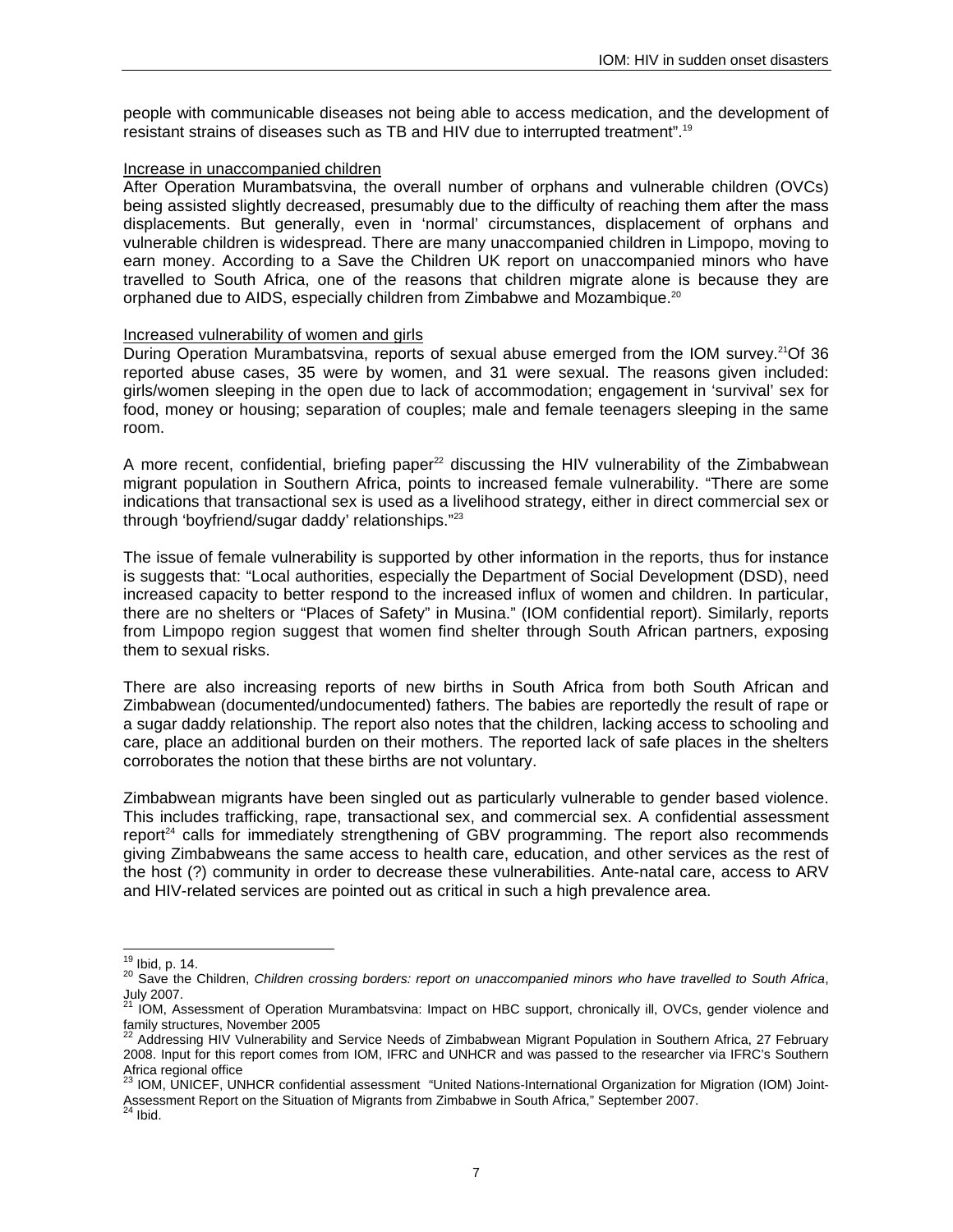A 2006 project report of an IOM GBV program<sup>25</sup> provides more details on female vulnerability: the project undertook activities to improve access and availability of condoms, disseminate behaviour change communication (BCC) material, and facilitate access of the displaced to voluntary testing and counselling (VCT), GBV prevention and care, Post Exposure Prophylaxis (PEP) and emergency contraception. The project was set up to address the reports of rape, women forced into unsafe sex, disruption of HBC and the need for condom distribution. To evaluate the project, IOM compared post intervention and baseline groups in seven randomly selected areas. The report details programmatic lessons learned and the data suggests that the project was successful in decreasing vulnerability in an emergency.

The following are some key findings drawn from the report:

- Condom availability and quality, as perceived by the groups interviewed, remained almost the same (80% versus 79%).
- Condom use amongst the intervention group in last sexual intercourse increased significantly (46% versus 13% of the baseline group).
- The project helped to decrease stigma and discrimination (77.6%), and the baseline group (68.9%).
- No differences were found on the comprehensive knowledge of HIV between the intervention and baseline groups. This is credited to the fact that the population concerned had a very high level of HIV awareness before the displacements. Therefore, resumption of services enabled these positive results.
- The program increased the number of persons seeking treatment for sexually transmitted infections from 35 to 57%.
- While there was no difference in the perceived availability of VCT, the number of persons tested increased. The large increase (57% versus 35%) may be due to the increase in VCT mobile clinics during the project.

### Migrant vulnerabilities

A briefing paper by IOM on the specific vulnerabilities of Zimbabwean migrants gives the following main findings $26$ :

- "Migrants may engage in casual sex or even connive in the sexual exploitation of others"
- These migrants, due to conditions of poverty, language barriers or fear, tend to have inadequate HIV prevention information and services (including treatment and legal advice)
- Stigma and discrimination are barriers to accessing services and are often reinforced by xenophobia.
- Recent studies<sup>27</sup> on these migrants are lacking critical information on HIV vulnerabilities and service needs.
- Anecdotal evidence that illegal or undocumented immigrants do not access health care out of fear of deportation/harassment.
- IOM reception centre in Beitbridge has some information indicating an increase in sexual vulnerability and violence

### Increased HIV services

 $\overline{a}$ 

The emergency is sometimes viewed as the entry point for supplying or resuming services (in this case, health services) that were not previously accessible or that collect data and offer services may not have existed prior to an emergency.

### Increased use of HIV services available

A related point is around the use of HIV and sexual and reproductive health services. Anecdotal and assessment reports support the fact that wider availability of condoms and services result in

<sup>&</sup>lt;sup>25</sup> IOM, Urban Displacements in Zimbabwe: Responses to HIV Vulnerability and Gender-based Violence<sup>,</sup> report to DFID, June 2006.

<sup>26</sup> Addressing HIV Vulnerability and Service Needs of Zimbabwean Migrant Populations in Southern Africa, 27 February 2008.

<sup>27</sup> The briefing cites studies in Limpopo and Gauteng provinces of South Africa but does not give references.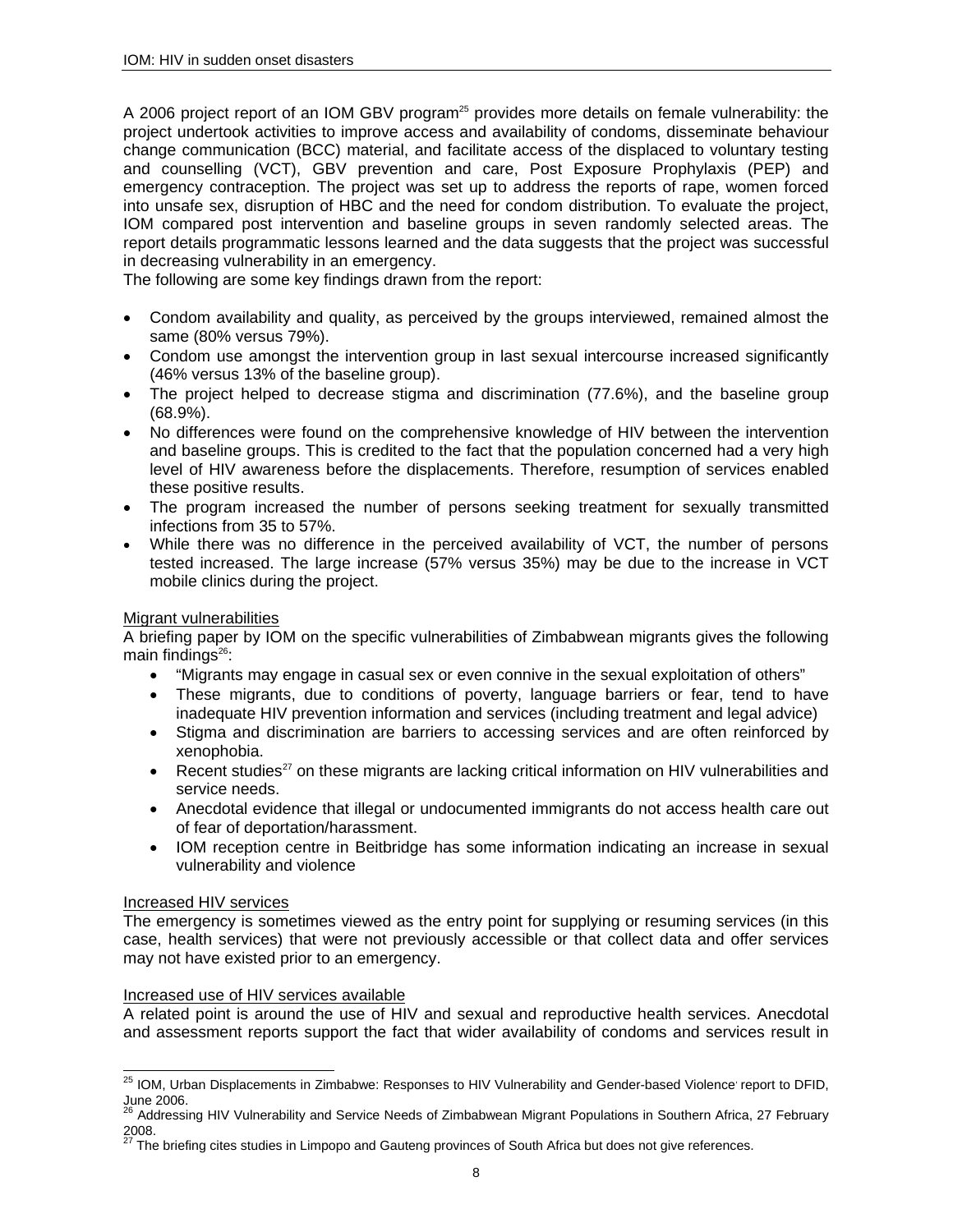wider use. The IOM project assessment survey reports show increased use with wider availability of condoms, higher rates of VCT with the availability of mobile clinics, and increases in health seeking behaviour with wider availability of STI treatment. When VCT was offered in Zimbabwe during the emergency response, the experience of one of the respondents is that people do want it and will take advantage of the opportunity to test.

### **4.3 Bangladesh**

While IOM did not have direct studies on HIV in natural disasters, they did pass along an assessment done by a NGO called Avas. Avas ( http://avas-bsl.org/) looked at impacts of cyclone Sidor<sup>28</sup>on sex workers in four areas: Barisal, Patuakhali, Kuakata, and Pirojpur. This is a preliminary informal study, translated to English. While it sheds some light on information concerning sex workers in different venues, there is no accompanying study to expound on the interviews or methodology. The presentation here has been verified with IOM in Bangladesh.

### Effects on sex workers

The effects on the sex workers included:

- Reduced income
- Increase migration in search of income
- Change in livelihoods/destruction of livelihoods
- Decreased access to health services due to migration
- Increase frustration in family life and individual (psychological trauma, feelings of distress)

| <b>Based</b>   | Patuakhali Kuakata Pirojpur Barisal Total<br>234 | 293 | 64  | 700 | 1291 |
|----------------|--------------------------------------------------|-----|-----|-----|------|
| Hotel          |                                                  |     |     |     |      |
| Residence      | 143                                              | 44  | 70  |     | 257  |
| <b>Brothel</b> | 74                                               |     | -   |     | 74   |
| Total:         | 451                                              | 337 | 134 | 700 | 1622 |

### **Table 1: Number of sex workers per venue**

### Damage to place of work for sex workers

Of the 1291 sex workers reported working in hotels, 60% reported structural damage (including damage to furnishings), 95% reported damage to livestock, and 30% reported damage to trees due to the cyclone. Of the 257 working from residences,<sup>29</sup>67% experienced structural damage, 98% experienced damage to livestock and 30% experienced damage to trees.

While these are preliminary findings compiled by the NGO, the author notes that stigma and discrimination prevented the sex workers from revealing their profession during relief efforts, with the exception of Pirojpur.

l  $^{28}$  Cyclone Sidor (or Sidr) hit the coast of Bangladesh November 15, 2007, killing more than 3, 400 persons, and injuring nearly the same.

<sup>&</sup>lt;sup>29</sup> According to Dr. Ali Amzad of IOM in Bangladesh, residences here are houses belonging either to sex worker or (mainly) some middle-men/women where commercial sex takes place. Usually 3-6 sex workers work together or are managed by the middle-men/women for commercial sex. This 'residence based sex work' is increasing rapidly due to the abolition of brothels and many clients' unease at visiting brothels. The managers of these 'residences' often shift/change the location of the house to maintain anonymity. This is also a reason for the rapid development of 'hotel-based' commercial sex work. These hotels are more known by the general public (apart from the clients) than the 'residences'. There are quite a few hotels for mainly commercial sex work.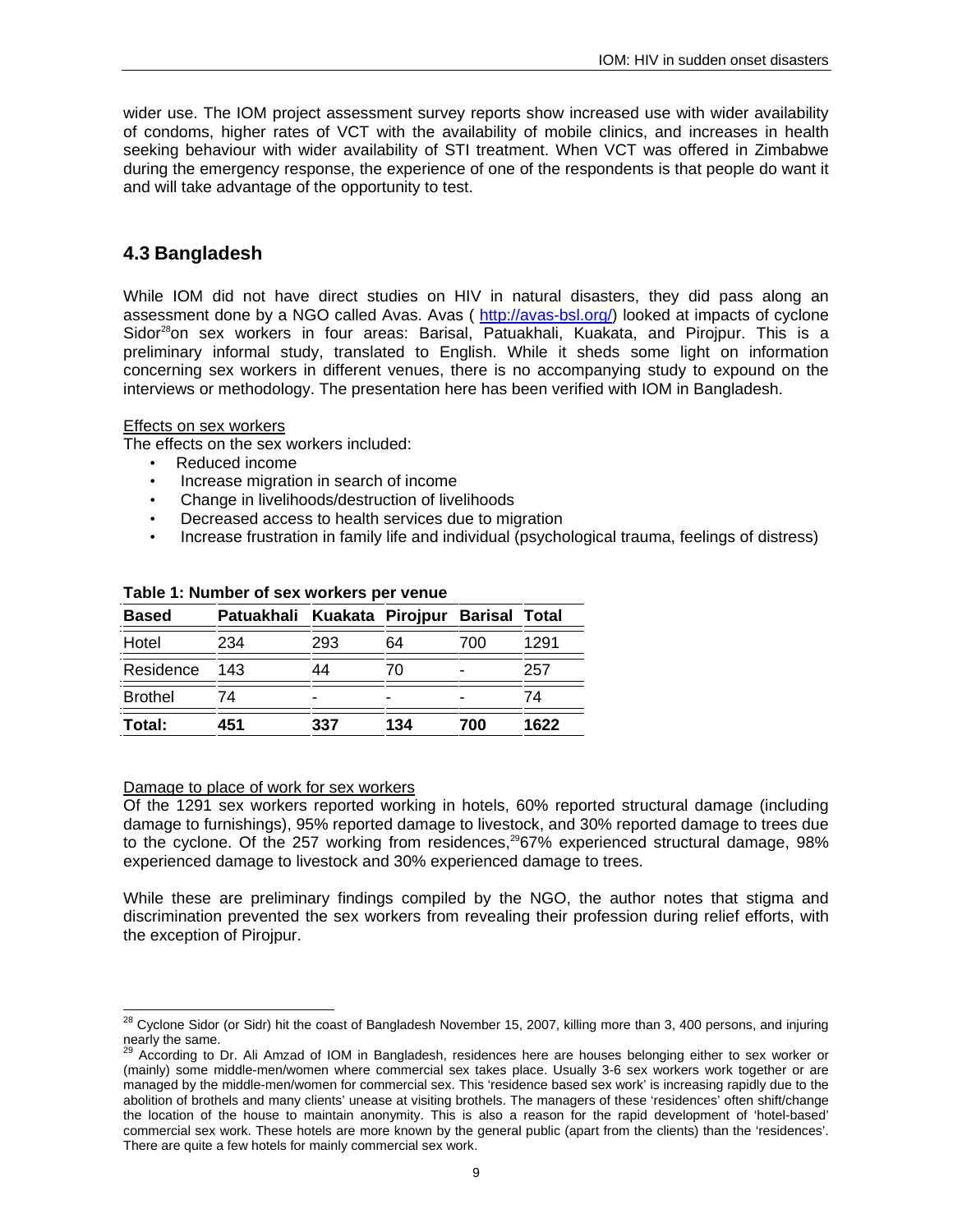### Children of sex workers

A discussion as to the impacts of the cyclone on the children of the sex workers, showed that of the 230 children total of the sex workers in all four areas, almost all (207) were malnourished because of Sidor, more than half were ill and 37 were injured, with 33 described as "beyond treatment," and 96 undergoing treatment. The author records what kind of aid was supplied by whom, showing that more assistance came from non-governmental sources.

The implications of the findings are left to the audience to surmise, but it is clear that the majority of sex workers in the survey had their places of work damaged or destroyed, implying income loss and livelihoods disruption. As well, the families of the sex workers have been clearly disrupted, as evidenced by the effects on their children.

### **4.4 Somalia**

Discussions with IOM field persons in Nairobi led to an interview with the UNAIDS Country Coordinator of Somalia and information about current data collection going on in the country. The  $UCC<sup>30</sup>$  in Somalia describes the response as an ongoing emergency. With 1.82 million made vulnerable by conflict and displacement, almost the entire country is internally displaced. The value added in a given response, or the impact from one crisis on top of the others is not disaggregated in the information. High population mobility and political instability breed HIV vulnerability, and all of Somalia's three zones (Central South, Puntland and Somaliland) experience these conditions.

In Somalia, AIDS is mainstreamed into the emergency humanitarian response, via the IASC clusters, and the humanitarian appeal mechanisms. AIDS is a joint program within the UN Transition Plan 2008 – 2010 as well as the 5 year reconstruction and development plan.

### Mapping of sex workers and their clients

In an attempt to begin to collect data and measure the impacts on PLHIV, IOM is carrying out its first "hot-spot mapping" in Somalia, with support from UNAIDS and the Global Fund to fight AIDS, Tuberculosis and Malaria (GFATM) partners. They have recently finished reporting on risk behaviours among sex workers and their clients and people living with HIV. According to Leo Kenny, UCC of Somalia, the IOM work is important because it helps redirect resources form GFATM and UN towards addressing most at risk groups – mobile populations, sex workers, truck drivers etc. Although the second round of ANC surveillance is being completed, it is not giving us information on the drivers of the Somali epidemic. The IOM work gives us a basis to reach these most at risk populations."

The Hot-spot mapping has established an evidence-base for the development of the first Somali National HIV Sero-Behavioural Survey among Most at Risk Populations in 2008. It has also challenged the idea that sexual behaviour research was not possible in Somalia. The subpopulations among the sex workers and their clients in the mapping include asylum seekers, refugees, internally displaced persons, uniformed services, militia, seafarers and truck drivers. With a response rate was 93%, the main findings were:

- Entry into 'survival sex' work was most common, particularly among women who headed their household
- Sex workers and their clients reported highly inconsistent or no use of condoms
- Cost per sex act was as low as US\$0.50 and as high as US\$ 250
- High levels of mobility among transactional sex workers both before and after starting transactional sex
- Sex workers' clients, e.g. uniformed services and truck drivers,<sup>31</sup> reported inconsistent condom use with multiple, concurrent sexual partners in multiple locations among mobile populations

<sup>&</sup>lt;sup>30</sup> Leo Kenny, UNAIDS

 $31$  CRIS and Somalia newsletter, February 2008.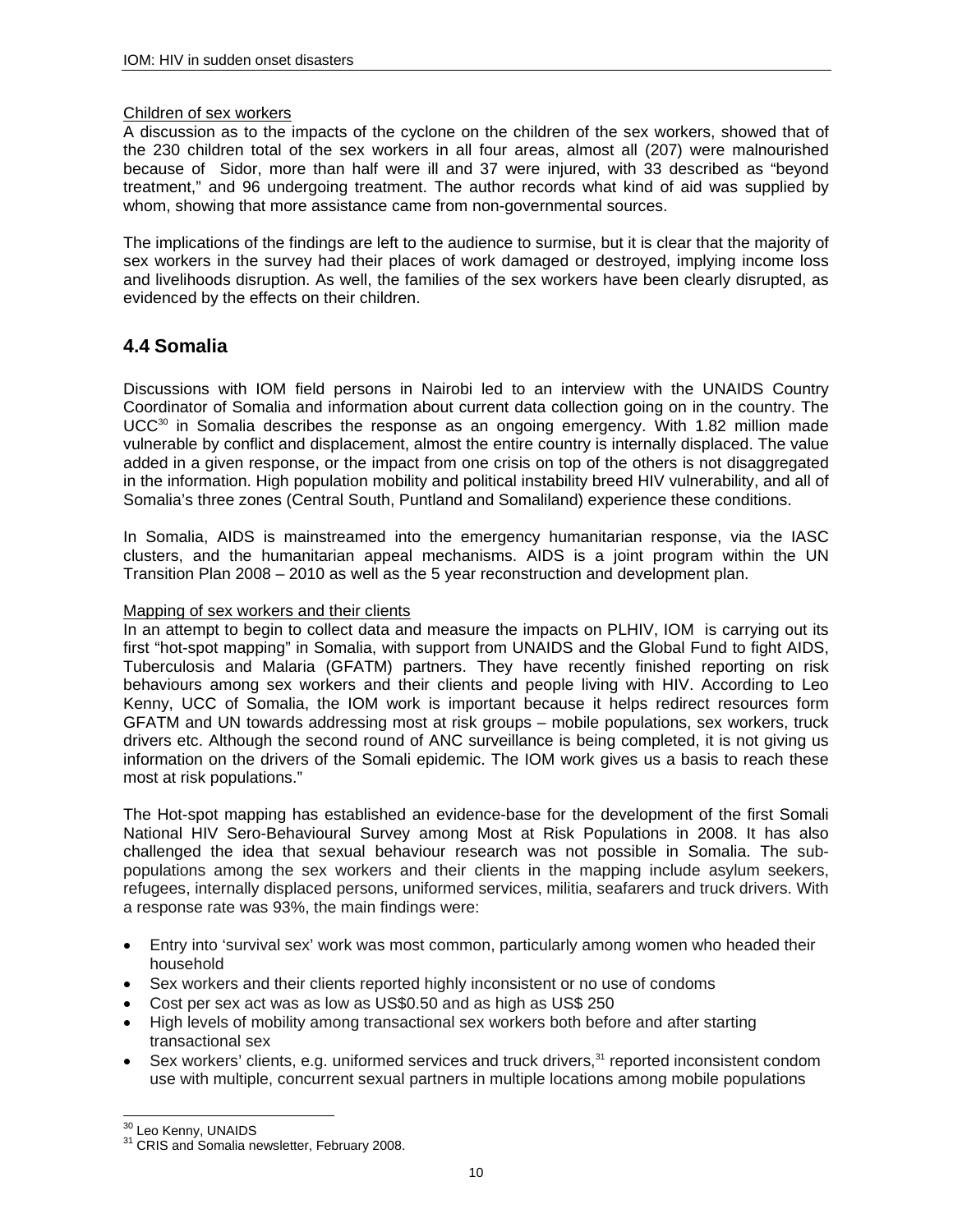UN agencies are addressing HIV vulnerability amongst IDPs in South Central Somalia. Focused on delivering a minimum package response to GBV, UNFPA has been training health care providers in responding to GBV survivors. UNDP has addressed religious leaders in training on HIV, Islam and GBV.

### **4.5 Uganda**

The Uganda mapping project (funded by DFID and carried out by IOM from September to December 2006) was undertaken to examine heightened vulnerability to HIV due to twenty years of conflict in northern Uganda. The study looked at IDP camps in the districts of Gulu, Amuru, Kitgum, Pader, Lira, Oyam and Apac, with interviews in a total of 198 sites. Two data collection forms, one for service providers and one for IDP community leadership forums, were developed and given to respondents.

While services varied, there was general agreement that the number of OVC and PLHIV was overwhelming and increased inputs (financing and staff) were needed. Coordination and information flow among the communities needed to be improved to ensure accurate information and effective referrals.

Pader district was the least serviced area. Pader was affected by recent flooding in the eastern part of Uganda, so it would be interesting to look at increased vulnerabilities there, or to see if the report's findings resulted in increased attention to IDPs in this area during the flooding as regards HIV programming. That information was not found during this research, but may be pursued as the baseline data is quite recent. The information gathered was on the accessibility of services in the IDP camps.

HIV related services were found to be more available in health clinics or hospitals, but remain inadequate to meet the high demand in IDP locations. The most widely available services were Information, Education and Communication (IEC) (most common) and condom distribution. Condom distribution was still considered lacking, with insufficient amounts of condoms available to be distributed. IEC failed to make critical links between sexual and gender based violence and HIV infection, nor to promote preventative testing and counseling.

### Counseling and testing

Health providers said that 85% of them offer HIV counseling and 44% offer HIV testing to IDPs. HIV Counseling and Testing (HCT) service providers generally operate from mobile clinics rather than in the established health clinics of IDP sites (with the exception of MSF). Lack of access was reported by IDP leadership, credited to a lack of test kits and long travel distances. The fact that several health facilities reported higher testing than counseling numbers was of concern. This implies that counseling is not routine and tests are being administered without preparing patients for their results.

### Prevention of Mother to Child Transmission (PMTCT)

PMTCT services are offered mainly by health facilities, rarely by NGOs, Community based organizations (CBOs) and Faith-based organizations (FBOs). The majority of hospitals and some health clinics reported testing for PMTCT. IDP leadership reported that only 90 of 198 sites are able to test for PMTCT and 138 of 198 sites have counseling for PMTCT. Drugs for PMTCT were reported available and free of charge by IDP leadership in 38% of the locations. Nutritional support was reported available in 46 of 198 sites. Only 19% of respondents said that PMTCT services are accessible to all in need.

STI

While STI treatment was said to be offered in the majority of health facilities, the level of care varied. A lack of drugs, equipment and staff has resulted in referrals or under-dosages. The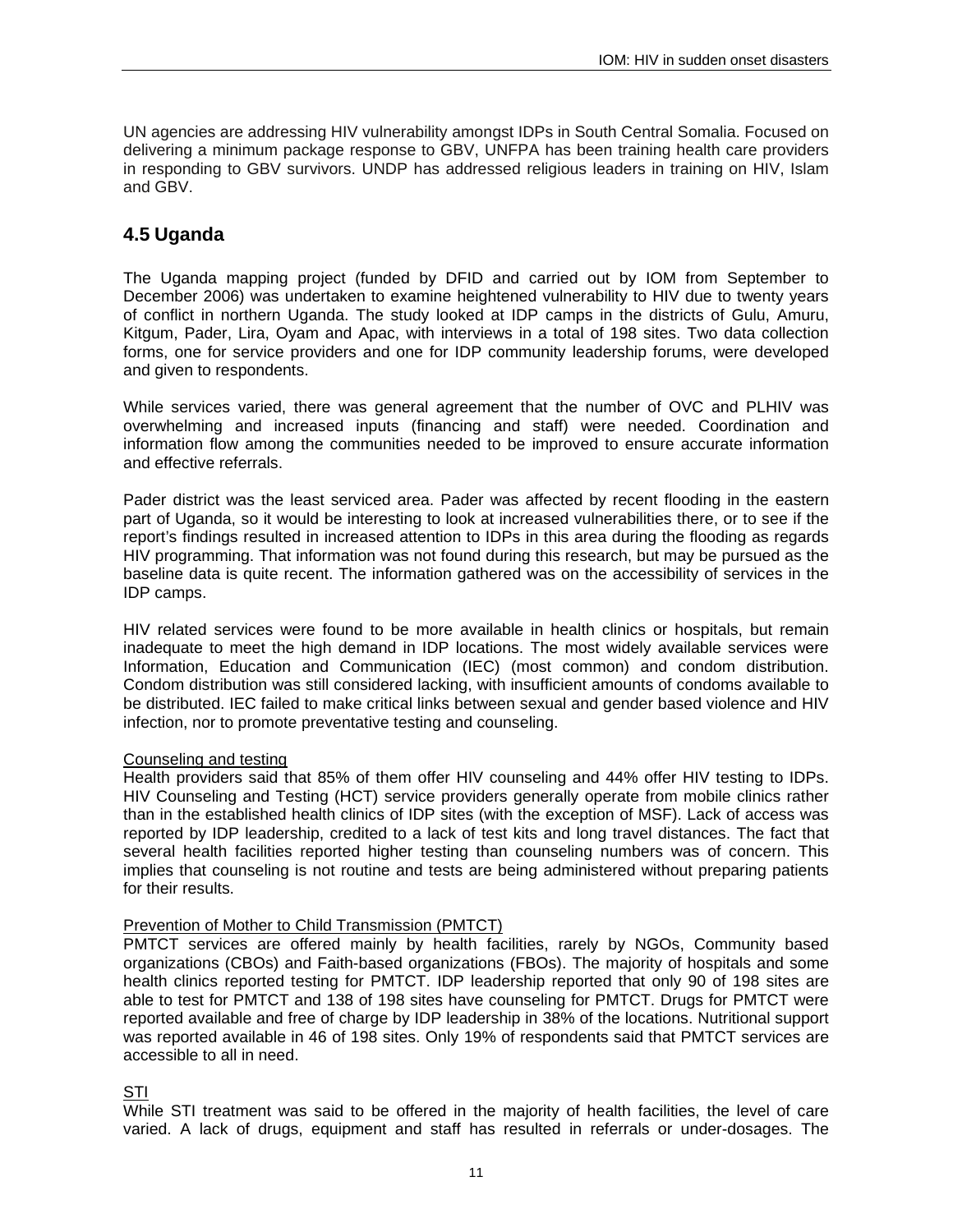transport expense of reaching another health facility was noted as a prohibitive factor in accessing treatment. IDP leadership reported that 71% of their communities had access to STI treatment, but only 23% of respondents reported STI treatment as accessible to all who need it.

### Pediatric care

Pediatric HIV treatment was found to be most lacking, with little or no services provided. The report makes clear that even a positive response to service provision does not mean that all in need are accessing the services, as demand far outweighs supply, as especially noted in the case of services for orphans and vulnerable children.

### ART

Provision of ART is minimal and does not meet the needs of the IDP communities. The IDP leadership responded at a rate of 79% saying that community members access ART, but only 21% agreed that access was available to all who need it. In Pader district, only 24% said that ART is accessed. The leadership stated reasons for lack of access as: the high number of those in need; the poor capacity of health staff (not enough and not qualified); and the expense, which is transport-related as the drugs are free.

### Opportunistic Infections (OIs)

Treatment for OIs is available in health facilities and in some mobile clinics run by NGOs, FBOs or CBOs. In facilities that do not offer HIV testing, health workers cannot differentiate between OIs and an infection. IDP leadership reported 76% accessibility to treatment for OIs, but only 35% said that treatment is available for all those in need. Again, the high level of demand, a lack of drugs, equipment and staff were all cited as reasons. As well, under-dosing of drugs was a common complaint, blamed on supply constraints.

### Home based care (HBC)

Home based care is not widely available, but needed, as stated by service providers and IDP leaders. A little more than half of the service providers and health facilities provide HBC services. The services offered within HBC differ by community and not all areas offer comprehensive packages.

### Orphans and vulnerable children (OVC)

Programs to help orphans and other vulnerable children are badly needed. Service providers describe the number of current beneficiaries as overwhelming, although 73% of service providers interviewed do provide some services, they are unable to meet the full need. Fourteen out of 26 IDP locations were receiving no OVC services. Common types of support include educational, medical and psychosocial aid, with some nutritional assistance.

### Referrals

Referrals made by a clinic or service provider were not always followed up on by the patient or the referred provider. This was accredited to: lack of coordination; lack of transport or the high cost of transport to carry out referrals to other areas; the long waiting time; the high number of beneficiaries, and the lack of capacity of the referred facility.

### **4.6 Tsunami**

During the Tsunami response, IOM HIV programs addressed primarily sex workers, cross border traders, and other displaced populations. IOM used the response to the Tsunami to step up HIV prevention information. The affects of the Tsunami on HIV vulnerability have been studied by ANP+ as well as by Swasti and Oxfam. IOM has carried out a study on the affects of the Tsunami on migrants.<sup>32</sup> While this study does not focus on HIV vulnerability, it does point out trends and

 $\overline{a}$  $32$  The report highlighted in this section is: Asmita Naik, Elca Stigter and Frank Laczko, Migration, Development and Natural Disasters: Insights from the Indian Ocean Tsunami. IOM Migration research series, no 30, 2007.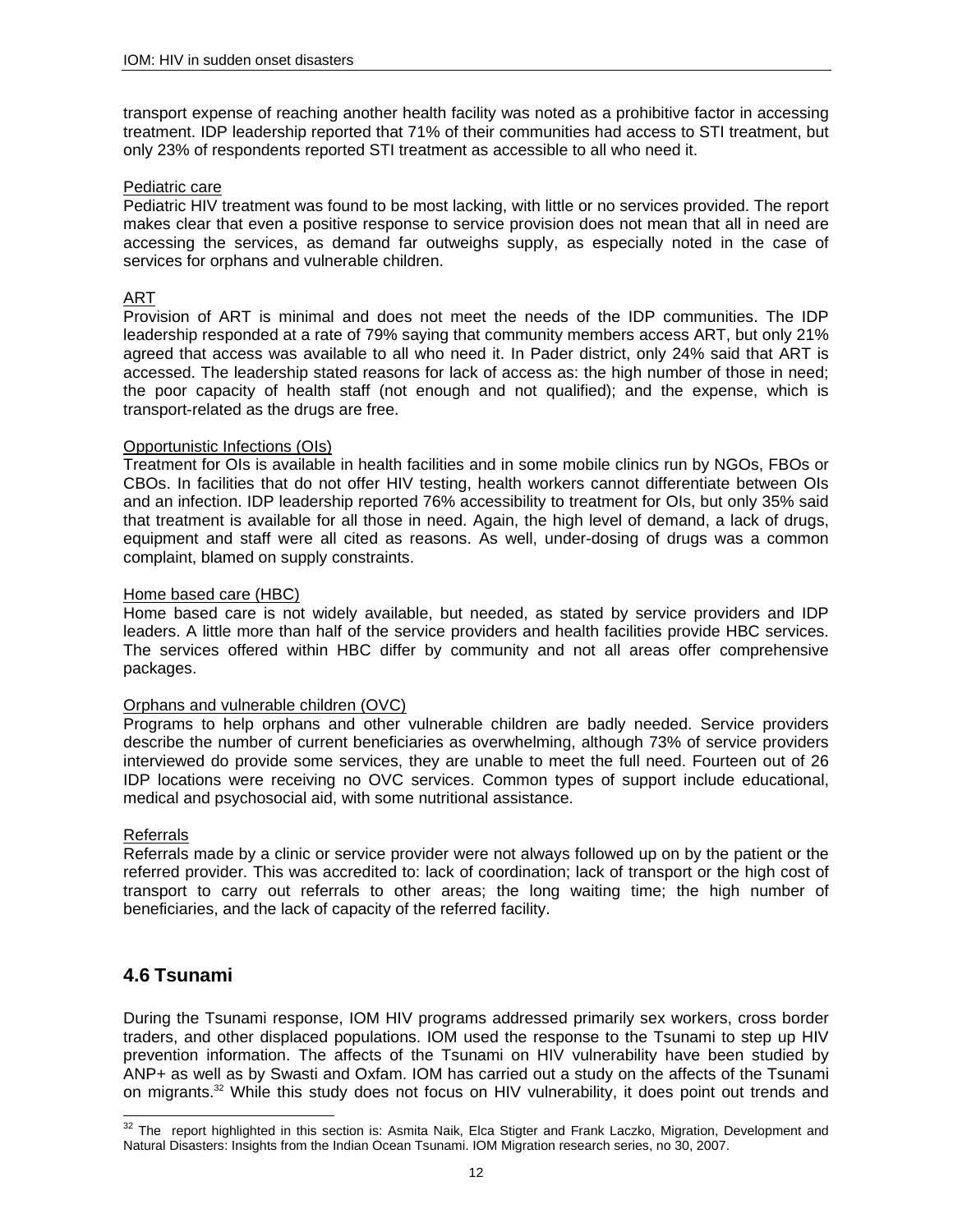evidence that support work on HIV vulnerability mentioned in the two other assessments, one by Swasti and Oxfam detailed in section 4.7 below and one by ANP+ looking at PLHIV after the Tsunami.<sup>33</sup> It also raises migration as a key compounding factor in vulnerability increase.

The IOM report on how migrants were affected by the Tsunami looks at its effects of in Indonesia, Sri Lanka and Thailand, to examine the links between migration, development and natural disasters. The report details the migration patterns of the three countries, the damages incurred by the Tsunami, and the remittances that increased after the natural disaster. Some key points in the report have logical connections to HIV vulnerabilities around migration:

#### Changes in livelihoods

#### *a. Pre-existing poverty*

Even before the Tsunami an estimated 40% of the population in Aceh was living below the poverty line. Tsunami damage was estimated to be the equivalent of 97% of Aceh's Gross Domestic Product (GDP).<sup>34</sup> The underlying vulnerabilities associated with poverty, therefore, already existed but were deepened further.

#### *b. Women hard hit*

The hardest hit economically included small businessmen and women performing home-based work.<sup>35</sup> The fact that women were especially hit economically reinforced their vulnerability and, one can infer, eventual pressure to engage in risky behaviour to survive.<sup>36</sup>

#### *c. Changes in skill sets needed*

Many of those affected were fishermen, but the response for the fishing industry by the international community was short-lived and not always appropriate, leaving out those involved in support functions. This corroborates the comments from respondents interviewed that fishermen were forced to change their profession, and aid was not tailored for specific industries, or not tailored to the pre-existing skills of workers.

### *d. Remittances*

The report does look specifically at remittances and how they increase after natural disasters. Although money was transferred via informal mechanisms, and exact amounts are not known, estimates are that remittances increased post-Tsunami. The study explains that pre-Tsunami remittances in Thailand and Sri Lanka in 2004 were almost as high as the damage estimates (2,198 million USD in Thailand and 1,454 million USD in Sri Lanka) and remittances to Indonesia were slightly higher than the damage estimates of  $4,451$  million USD.<sup>37</sup> Remittances tend to increase after a natural disaster, as explained in the report. Studies referenced in the report cite Bangladesh, the Dominican Republic, Haiti, Honduras and Pakistan as examples of countries where remittance flows increased following a natural disaster.<sup>38</sup> While the report here does not make the connection to HIV, it is clear that if remittances act to increase the income of a household and thereby sustain livelihoods after a natural disaster, then they are building resilience. The family or community is presumably then better able to weather the shock without having to resort to highrisk behaviours.

It would be interesting to study a household or community that received remittances from family members abroad after a shock such as a natural disaster. It would be worthwhile to look at factors such as: ability of such families to remain in or rebuild their homes and to keep their children in

<sup>&</sup>lt;sup>33</sup> Please see IOM and synthesis reports.

<sup>&</sup>lt;sup>34</sup> IOM, Migration, Development and Natural Disasters, p. 26.<br><sup>35</sup> Migration, Development and Natural Disasters: Insights from the Indian Ocean Tsunami. IOM Migration research series, no 30, 2007, p. 31.

 $\frac{36}{36}$  This is not stated in the research, but an inference on the part of the author.<br> $\frac{37}{38}$  Ibid., p. 48-49.<br> $\frac{38}{36}$  Ibid., p 46.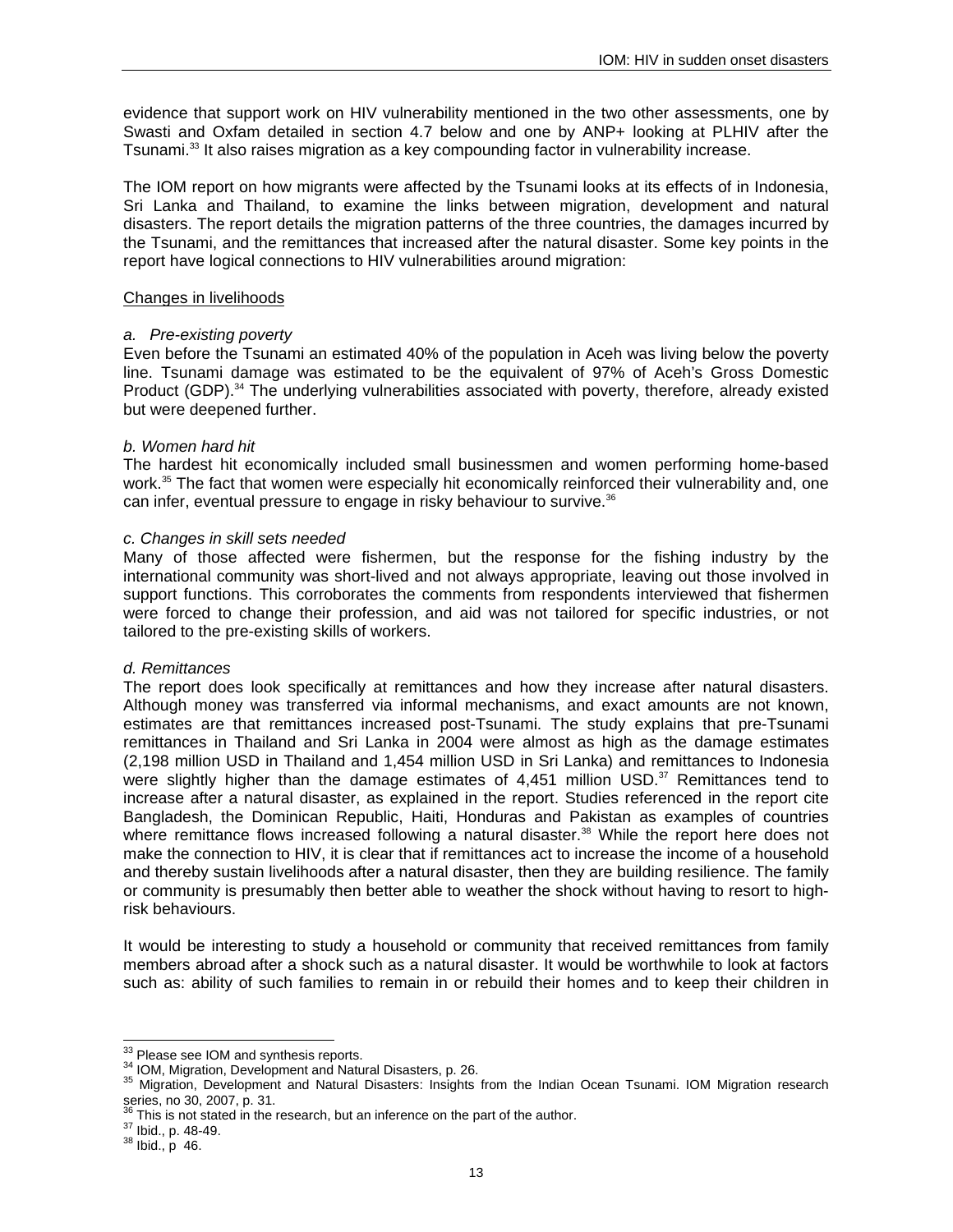school; changes in levels of sexual and gender based violence; and changes in levels of transactional sex and food security.

### Special vulnerability of migrant

The report addresses migrant vulnerabilities after the Tsunami. HIV vulnerability was not the focus of the research but the conditions discussed below can all increase vulnerability to HIV.

#### *a. Invisibility*

Migrants are often hidden, and therefore the impact of disasters on migrants is not always reflected in the needs assessments or evaluations of aid. People post Tsunami literally lost their identities, meaning they lost their papers or identity cards, and became essentially undocumented displaced persons. They were therefore unable to unable to claim land or access essential services.<sup>39</sup> The governments redrew coast protection zones to discourage rebuilding along the shoreline, prohibiting some from returning to their homes, especially in Sri Lanka and Thailand. For example, in Sri Lanka, new construction within 100 metres of sea level was prohibited. Most of the 500,000 people living there before were forced to relocate permanently.

#### *b. Migration to disaster sites*

While internal displacement was rampant immediately after the Tsunami, the study concludes that migration out of the area for economic reasons was rare. What has been less studied is the phenomenon of migration *to* affected areas, either from family members providing support or reconstruction workers arriving. The affects of aid and reconstruction workers (international, government and migrants seeking income) in the immediate aftermath of a natural disaster bring accompanied risks in terms of contact with disease, difficult shelter situations as experienced by the displaced, and new modes of survival. While not the subject of this report, it can be inferred that the HIV vulnerabilities associated with migrant workers, such as time away from home, hubs of mainly unaccompanied men and opportunities for commercial sex work are potentially present in these post natural disaster reconstruction zones.

### *c. Contact with populations of higher HIV prevalence*

Migration can of course bring populations with higher HIV prevalence rates into contact with others and potentially increase transmission risks. In the case of the Tsunami, the border between Myanmar and Thailand is one such place. The IOM report discusses the large number of Myanmarese migrants in Thailand. In 2005, the IOM estimated 120,000 people in refugee camps along the border, and many more economic migrants working in agriculture, fisheries and construction, rubber plantations, shrimp farms and the tourism sector, many of whom were living in shantytowns near piers or the shoreline. Hence this population suffered from displacement after the Tsunami and faced difficulties in accessing aid. In some cases, they were deliberately excluded from aid; in other cases, fear of arrest or deportation kept them from accessing aid and revealing their position.

The link that is not made in the report (and may warrant further attention in light of HIV vulnerability) is the growing rate of HIV in Myanmar. The situation has been described as "explosive" and HIV shelters for Myanmarese exist on the border in Thailand. Migration to Thailand and associated increased sexual activity ('sexual freedom') is cited as one of the reasons for the rising HIV prevalence rate.<sup>40</sup> Because of their illegal migrant status, many Myanmarese are not entitled to social services. One can presume that at least some of the affected migrants were PLHIV, meaning that the risk of transmitting HIV is/was present.

### *d. Children*

While there was a fear on the part of international organizations of increased child trafficking following the Tsunami, prevention measures and awareness were heightened, and the IOM report found that there was not a noted increase in child trafficking. The Tsunami did leave a large

<sup>&</sup>lt;sup>39</sup> Ibid., p 30.

 $40$  PlusNews 27 Nov 2007.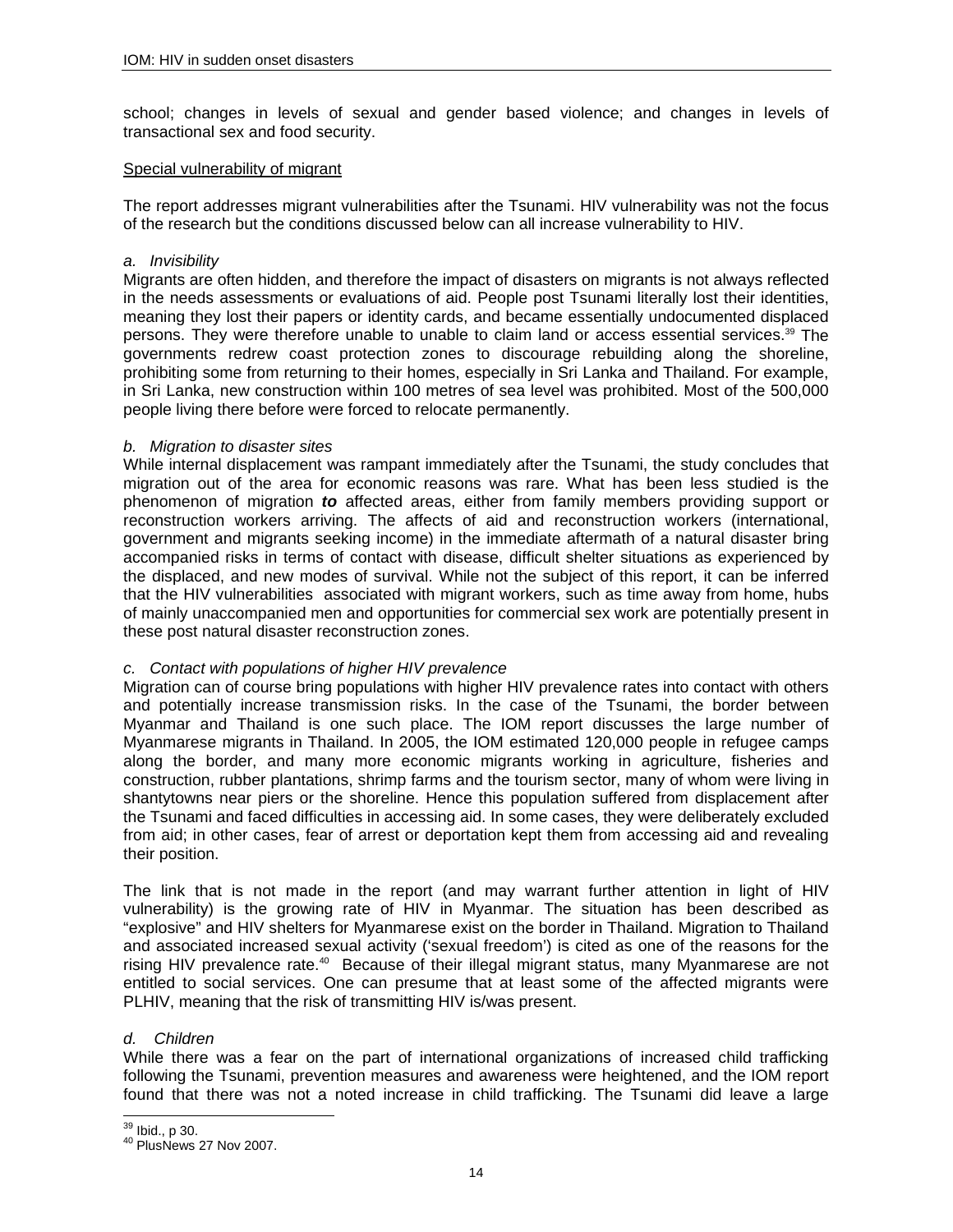number of children unaccompanied: in Thailand there were a reported 1,172 orphans. The report also mentions the widespread practice of families finding and claiming children post-Tsunami.

This report also touches on some recurring themes in trying to gather information on post natural disaster vulnerabilities, including:

Lack of baseline data - in a review of the Tsunami response, indeed, one of the criticisms was this failure to differentiate between pre-existing or post-Tsunami needs.<sup>41</sup> Also, the number of people already internally displaced due to conflict in a place like Sri Lanka skews the post-Tsunami data on IDPs.

Need for cooperation amongst humanitarian workers and area specialists the report points to a need for better integration of humanitarian workers and other specialists. While HIV is not an identified area, it is clear that HIV needs to be integrated with humanitarian response. The report calls for coherence amongst three policies: migration, development and disaster response. The disconnect between disaster response and other polices has been mentioned in different ways throughout this research. This disconnect leads to the lack of preparedness and integration of HIV in the immediate emergency response.

### **Sri Lanka**



Sri Lanka: Eye Care Program and HIV In the response to the Tsunami, IOM was able to include HIV programming in its Eye Care Program after the Tsunami. The eye care program was quickly identified as an entry point to access target groups that are vulnerable to HIV (identified as Tsunami affected and low income) and provide them with HIV awareness material. Leaflets on HIV and AIDS education are given to each eye camp beneficiary, which they are able to read it while testing their new glasses.

#### **India**

 $\overline{a}$ 

### HIV vulnerability post Tsunami

Swasti and Oxfam carried out a study on vulnerability to HIV in Humanitarian Emergencies in Tsunami affected communities in India. Amidst anecdotal evidence of increased vulnerability to STIs and specifically HIV after the Tsunami, and with the understanding that evidence on links between emergencies and the spread of HIV is limited yet needed, the authors set out to assess the impact of this natural disaster on HIV vulnerabilities of the affected communities. The authors carried out a literature review, inquiry (using social mapping, polling booths, interviews and risk mapping) and case studies in 30 locations in India to ascertain vulnerability to HIV, change in vulnerability to HIV due to the Tsunami, the current responses and the potential for mainstreaming.

The methodology of interviewing 1,100 people focused on vulnerability to four behavioural risk factors:

- 1. unprotected sex with non-regular partners;
- 2. exposure to infected blood and blood products;
- 3. sharing infected needles; or

<sup>41</sup> Migration, Development and Natural Disasters: Insights from the Indian Ocean Tsunami. IOM Migration research series, no 30, 2007, p. 28.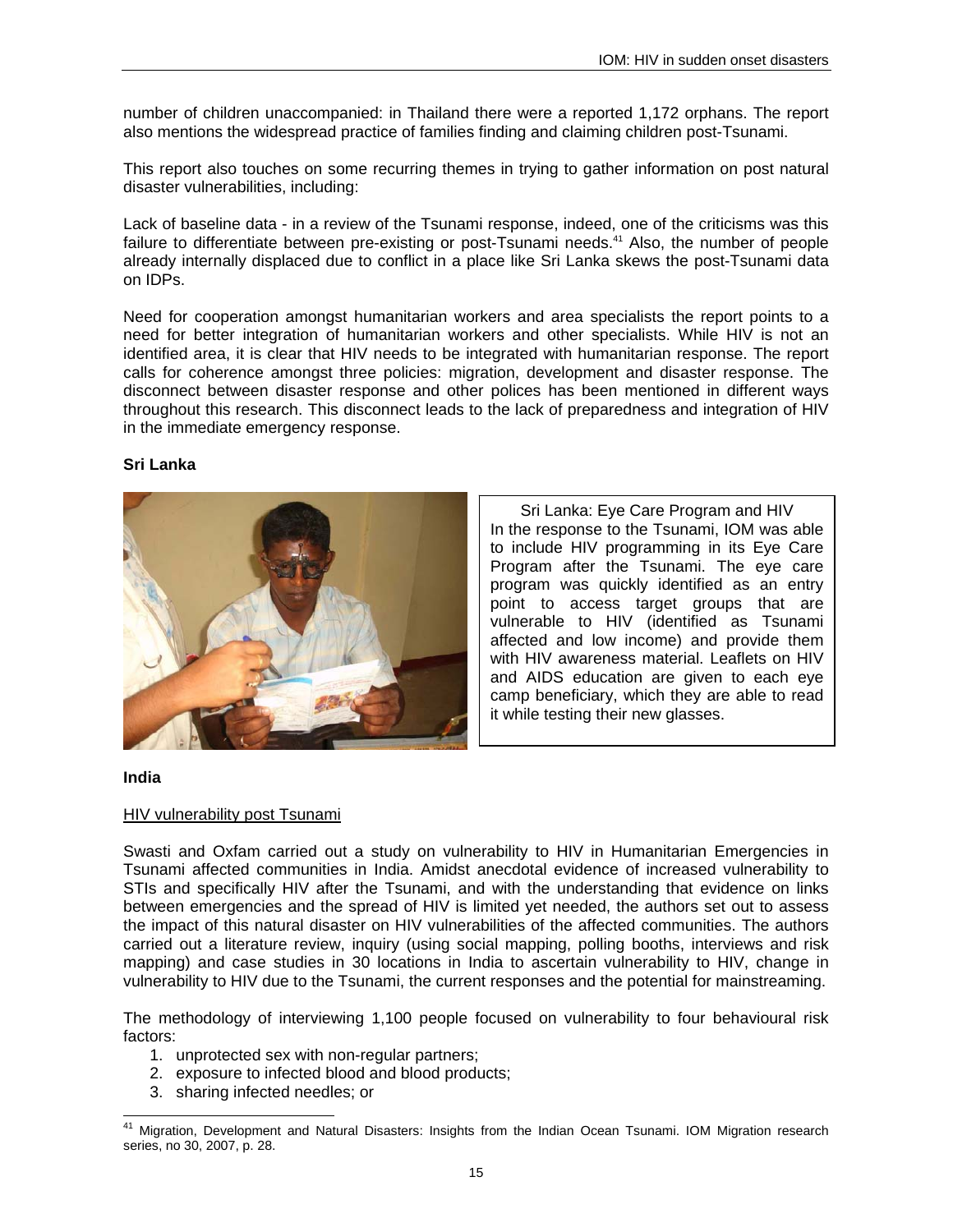4. HIV transmission from mother to child.

Vulnerability also included causal factors such as knowledge about STI prevention, access to health services, cash flow, and alcohol consumption.

"Researchers assessed how vulnerable each of the villages was to these factors…and then determined whether and how that vulnerability had changed since before the Tsunami. Patterns related to housing (settlements of original homes, temporary shelters, and new permanent homes), to major sources of livelihoods (fishing, agriculture, and other activities), to degree of devastation (high or low loss of life), and to sub-populations (married and unmarried men and women) were all analyzed."

The assessment found that 29 of 30 coastal communities were vulnerable to HIV before the Tsunami. The Tsunami and its effects had raised vulnerability in at least two-thirds of the locations. The key factors in increased vulnerability are best summarized in a power point presentation by the authors:

Factors increasing vulnerability:

- a) Physical proximity due to temporary / permanent displacement (increasing chances of interaction between opposite sexes)
- b) Availability of 'safe spaces' for sexual activities
- c) Sex for obligations, livelihood protection, Sexual harassment
- d) Social controls breaking down
- e) Less privacy, less spousal sex, sought elsewhere
- f) Increased STIs Particularly women, untreated
- g) Displacement, mobility & migration new environment, less protection
- h) Brinkmanship/fatalistic attitude to sex and unprotected sex
- i) Increased availability of compensation cash, particularly with single and younger persons providing a platform for trying new things
- j) Increased alcohol consumption, increased unprotected sex commercial and noncommercial

Factors inhibiting vulnerability:

- Tighter than usual controls from strong traditional Panchayat (village elders governing behaviour)
	- Disincentives (such as fines, social isolation, forced marriages, etc.) for sex outside marriage and sexual abuse)
- Awareness about HIV built up/more information and education on HIV available.
- Increased love and arranged marriages post Tsunami
- Little or no leisure time
- Less access to safe places for sex with destruction of homesteads

A couple of points from the report are worth expounding on, as they have implications for emergency response. Namely, in the area of shelter, which was cited here as the key factor increasing vulnerability in these communities. The close proximity of the shelters and shelter design both contributed to vulnerability. Each family was housed in a single cubicle, not allowing for privacy between a married couple. "Many therefore looked for sex outside the home."<sup>42</sup>

Cash was given out as part of the disaster response, especially during the emergency and rehabilitation phases. The report explains that in some cases, the amount was high enough that people did not need to seek additional income. For some people, as reported in this study, this cash, coupled with more leisure time, resulted in cases in increased drinking and engagement with commercial sex workers.

 $\overline{a}$ <sup>42</sup> Swasti, Oxfam, p. 10.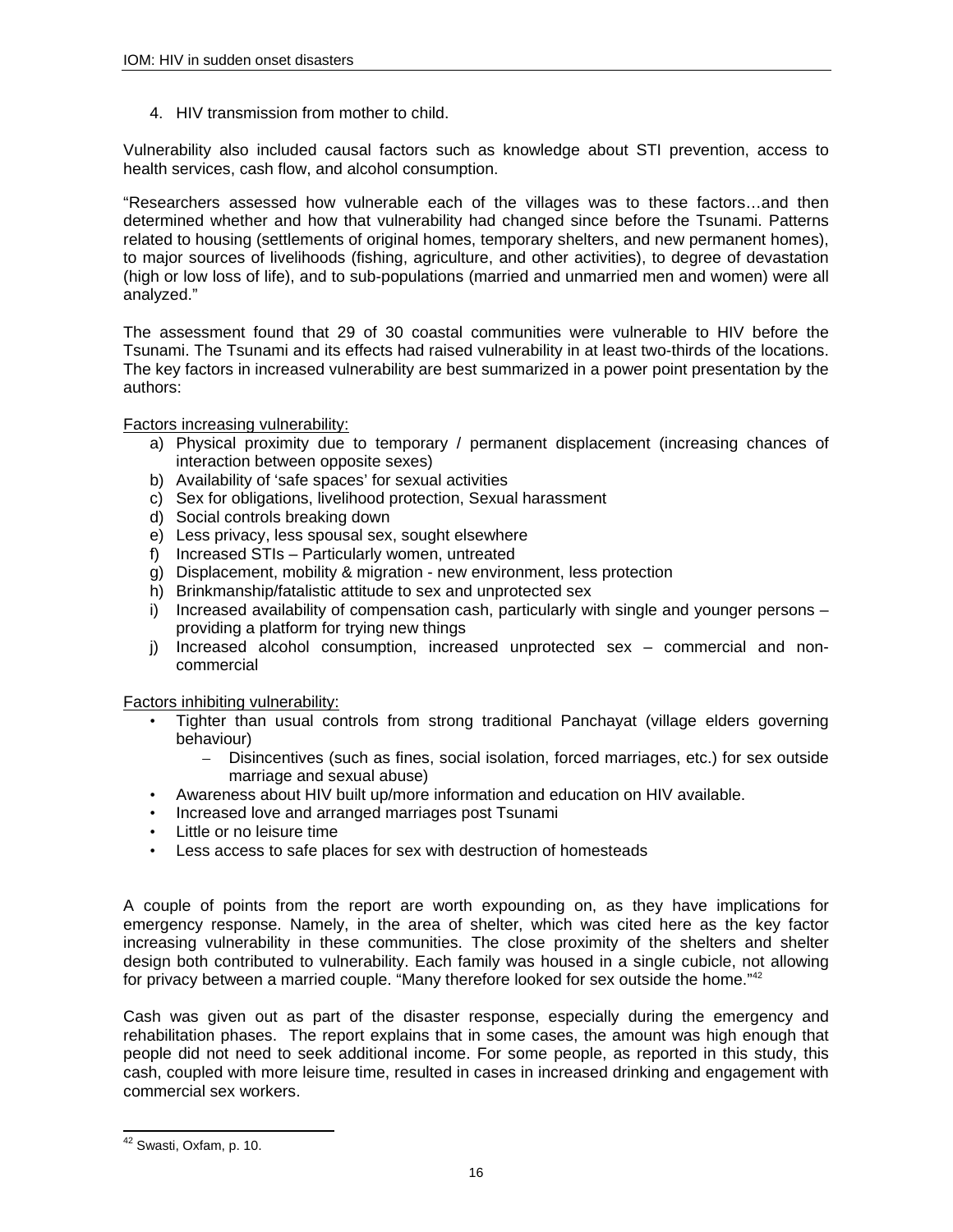The normal regulating bodies of social norms, the Panchayat, has already been cited as a factor reducing vulnerability. However, in one third of the communities studied, the Panchayat lost control over their communities due to displacement and dispersement. This is cited as one way in which social control broke down, and community members found themselves more "free" to engage in risky behaviour. Interestingly, this study found that married men and women were the most vulnerable subgroups. Unmarried women were least vulnerable. This is accredited to strict social controls and young marriage. This attests to the fact that social controls did not break down completely.

# **5. Conclusions**

IOM is responsible for Camp Coordination and Camp Management (CCCM) under the cluster approach. This means that, while IOM can still contribute to humanitarian response in other sectors under humanitarian reform, the mandate of the organization is to lead on CCCM for natural disaster-induced IDPs. In responding to HIV, IOM faces constraints in mandate of the cluster approach as well as constraints in financing HIV programming through joint appeals; additionally, it's staff capacity to respond to HIV in natural disasters (especially in low prevalence countries), is weak.

While IOM faces the same challenges as most organizations in data collection on HIV vulnerabilities, it does appear that in places such as Uganda, Zimbabwe and Somalia, data related to HIV vulnerabilities is beginning to be collected. The challenge now will be to determine what kinds of data are needed to measure impacts and to determine how additional vulnerabilities in a natural disaster can indeed be recorded, with the aim of being minimized. The baseline date being collected could be used to compare more recent situations and develop more focused information on HIV vulnerabilities.

In responding to HIV in Zimbabwe, IOM has focused on gender equity in aid. This is especially relevant as the research found exhibits an increase in women and girls' vulnerability in light of Operation Murambatsvina and more recent politically-induced migration out of Zimbabwe. Transactional sex and potentially abusive relationships appear to have become two survival mechanisms for some female Zimbabwean migrants in South Africa.

The studies collected here drive home the added burden of being a "hidden" migrant. The cases of Zimbabwean migrants in South Africa and the complete loss of identity of many after the Tsunami due to lack of documentation both resulted in challenges in accessing shelter and health services, and the additional risks of exploitation that come with being 'paperless.' These migrants also suffer from stigma and discrimination, often exacerbated by xenophobia, language and cultural barriers. The challenge here is to understand how these vulnerabilities interact with pre-existing vulnerabilities for PLHIV or those at risk of exposure to HIV.

In the Zimbabwean context, IDP camps in Uganda, and in the response to the Tsunami, there is evidence that emergency response brings added attention to HIV. That added attention manifests itself in increased HIV services in areas that may not have had them before, such as new IDP sites. Increases in HIV and sexual and reproductive health services also appear, from this research, to be used by the communities.

Research in India after the Tsunami concluded that poor shelter design was a high contributor to HIV vulnerability. As well, the use of cash as aid led, in some cases, to an increase in commercial sex after the Tsunami. The same research also shows the role of local leaders in governing and maintaining social norms. The importance of trying to retain pre-disaster social order, therefore, has implications for shelter design in trying to keep community structures together.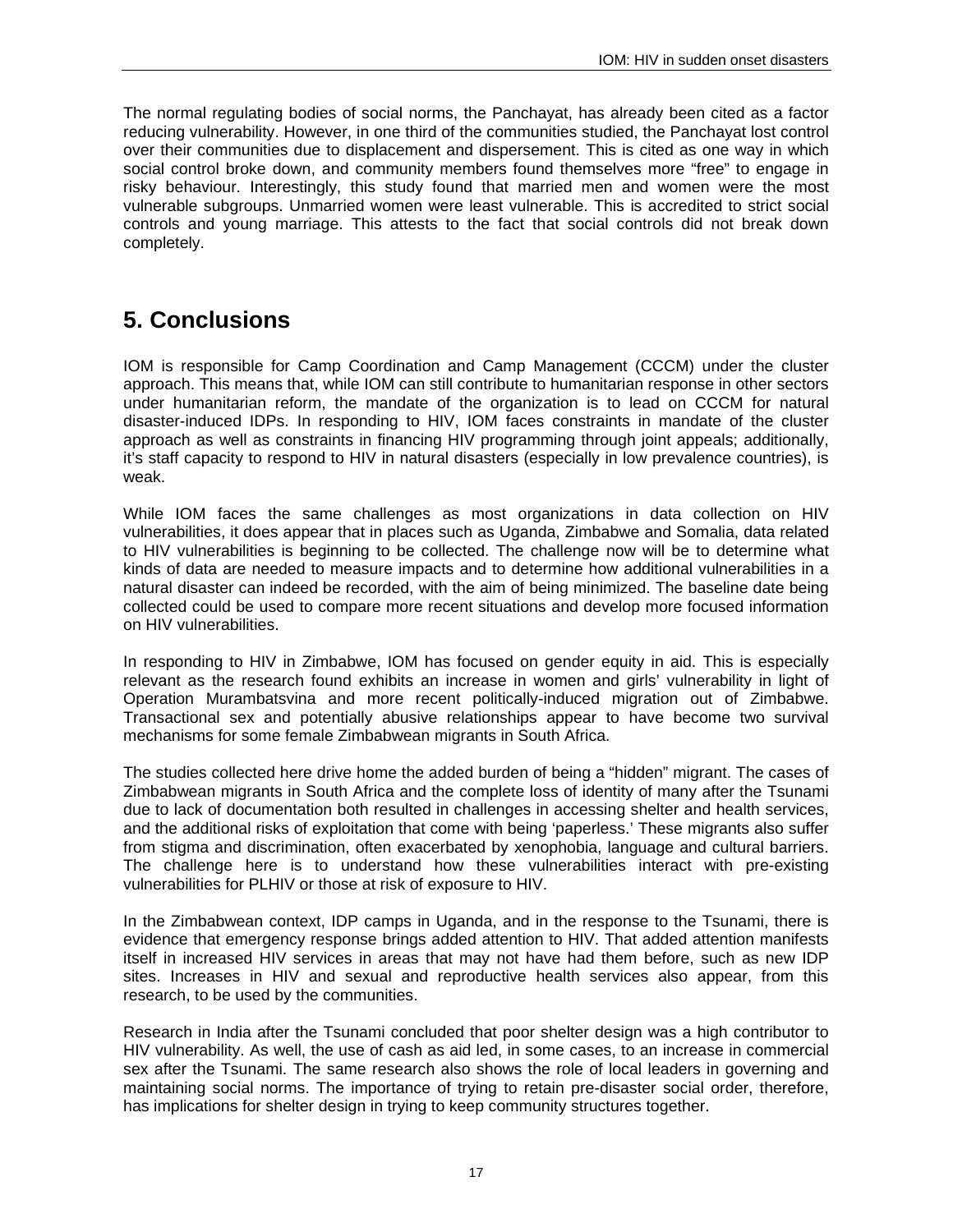Finally, more research may be in order around how remittances may reduce HIV vulnerabilities after a disaster. IOM research makes the case that remittances tend to increase in the aftermath of a natural disaster. The authors assert that this was the case after the Tsunami as well. The impacts of remittances on household resilience to HIV may warrant further attention.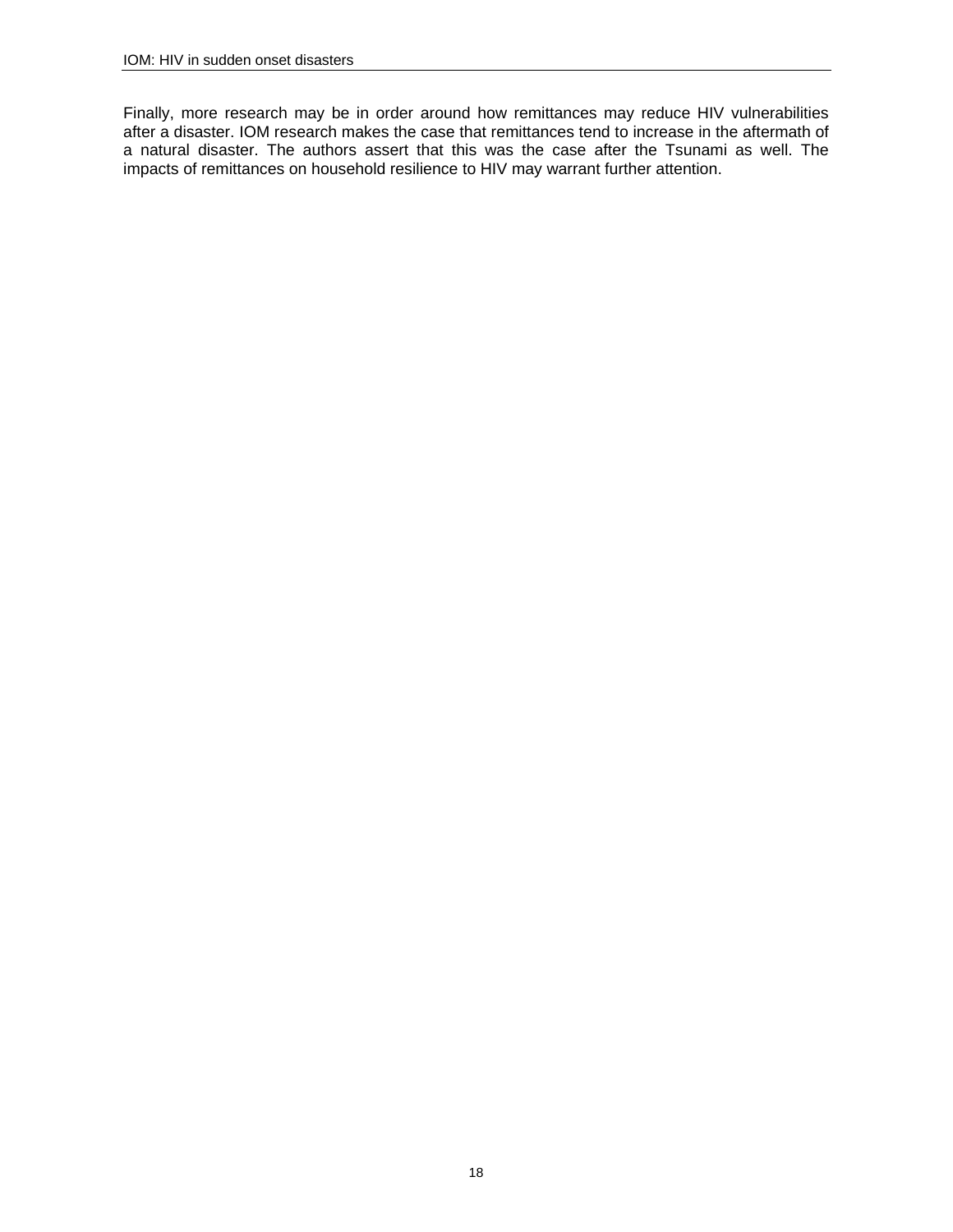## **6. Persons contacted/interviewed**

Islene Araujo Migration Health Programme Coordinator IOM Geneva

Dr. Ali Amzad IOM Bangladesh

Greg Irving Health Programme Officer IOM Kenya

Elin Bos IOM Colombia

Dr. Qasim Sufi IOM Sri Lanka

Nenette Motus IOM Thailand

Barbara Rijks IOM South Africa

Jaime Calderon IOM Indonesia

Rosilyne Borland IOM Costa Rica

Sajith Gunaratne Health Operations Coordinator, Migration Health Department IOM Geneva

Mumtaz Osman UNAIDS Johannesburg, South Africa

Leo Kenny UNAIDS Somalia Nairobi, Kenya

Dr. James Wanyama UNAIDS, Uganda wanyamaj@ug.afro.who.int.

Susan Cookson and Sapna Bamrah of the US-CDC who are doing a study on morbidity – including aspects of HIV & AIDS – in the Kenya Elections aftermath.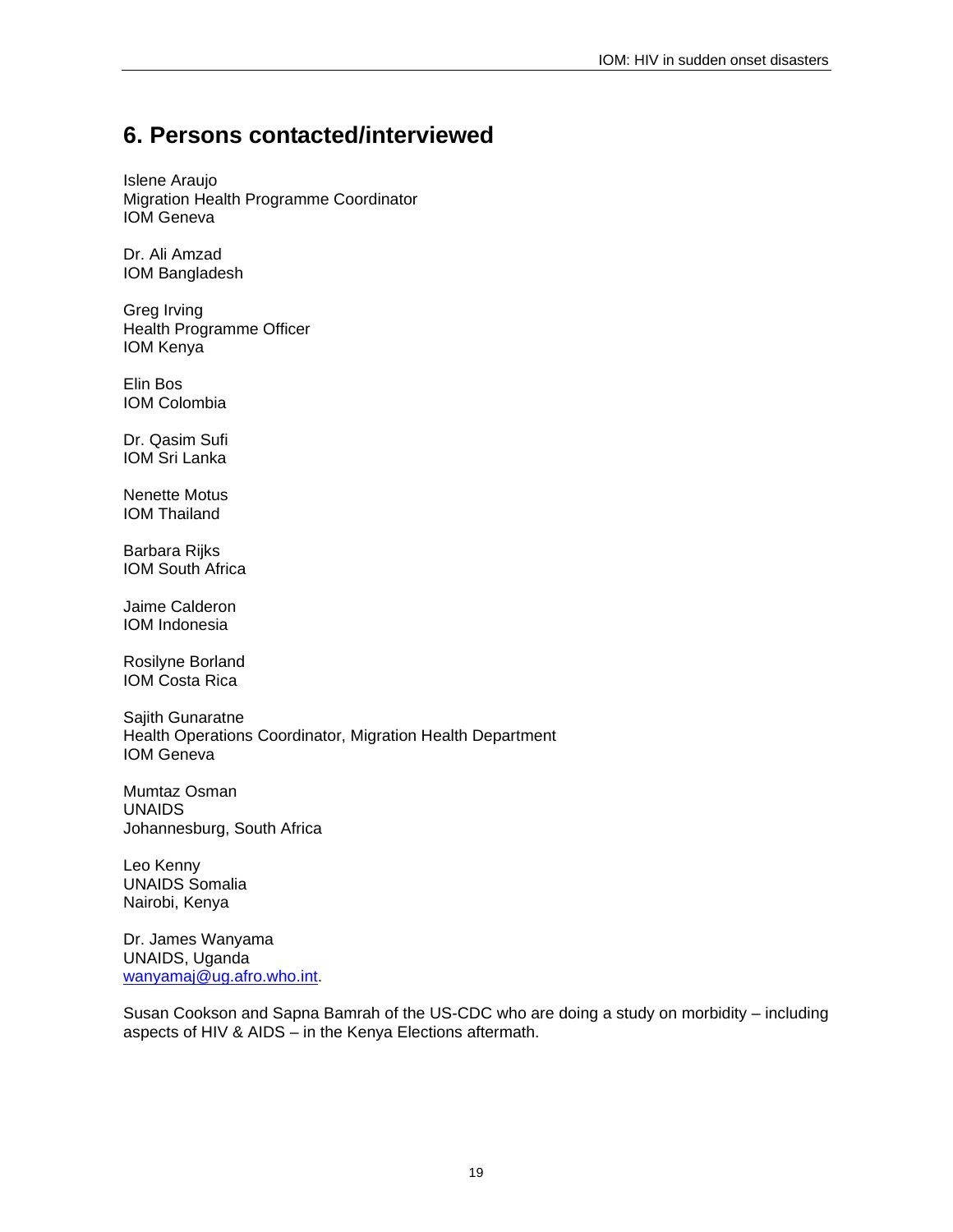## **7. Documents reviewed**

Addressing HIV Vulnerability and Service Needs of Zimbabwean Migrant Populations in Southern Asia, 27 February 2008 and 22 February assessment – confidential

Asmita Naik, Elca Stigter and Frank Laczko, Migration, Development and Natural Disasters: Insights from the Indian Ocean Tsunami. IOM Migration research series, no 30, 2007.

Assessment of Sexual and Reproductive Health Needs of People Living with HIV/AIDS in Bangladesh, Habib, UNFPA, July 2007.

AVAS presentation on sex workers and the Tsunami, power point presentation

Children Crossing Borders, Save the Children UK, July 2007.

CRIS Update Somalia, February 2008

HD Net, HIV and People on the Move: Risk and vulnerabilities of migrants and mobile populations in Southern Africa, 2006

IOM Assessment on Operation Murambatsvina: Impact on HBC support, chronically ill, OVCs, gender violence and family structures, November 2005 – confidential

IOM Regional Response to HIV and AIDS Among Vulnerable Cross-border Migrants in South Asia

IOM, Final report to DFID: Urban Displacements in Zimbabwe: Responses to HIV Vulnerability and Gender-Based Violence

IOM: Population Mobility and HIV/AIDS

Light at the End of the Tunnel: HIV Prevention for Colombia's Internally Displaced Youth. 2007, UNFPA and Margaret Sanger Center International at Planned Parenthood of New York City.

Mainstreaming HIV/AIDS within Humanitarian Assistance for Internally Displaced Populations: Lessons From Zimbabwe 2005-2006, Mumtaz Osman, June 2006

Makina, Daniel, Survey of the Profile of Migrant Zimbabweans in South Africa: A Pilot Study, University of South Africa, August 2007

OCHA/UNAIDS/UNICEF, AIDS and Humanitarian Action- Somali Stakeholders Workshop, Sarova Pan Afrique Hotel, Sept 27, 2007

Responding to Zimbabwean Migration in South Africa– Evaluating Options; Background document prepared by Forced Migration Studies Programme for a meeting on 27 November 2007 at the Chalsty Centre, University of the Witwatersrand, *Revised Version – 28 November 2007* hosted by Lawyers for Human Rights, the Wits Law Clinic, and the Wits Forced Migration Studies Programme.

Somali AIDS Response Newsletter, February 2008

N Shiv Kumar, N Raghunathan & Benoy Peter, Vulnerability to HIV in Humanitarian Emergencies: A Study of Tsunami Affected Communities in India (Swasti/Oxfam) Study and the study of the study of the study of the study of the study at: http://www.oxfamamerica.org/newsandpublications/publications/research\_reports/understandingthe-effect-of-the-Tsunami-and-its-aftermath-on-vulnerability-to-hiv-in-coastal-india